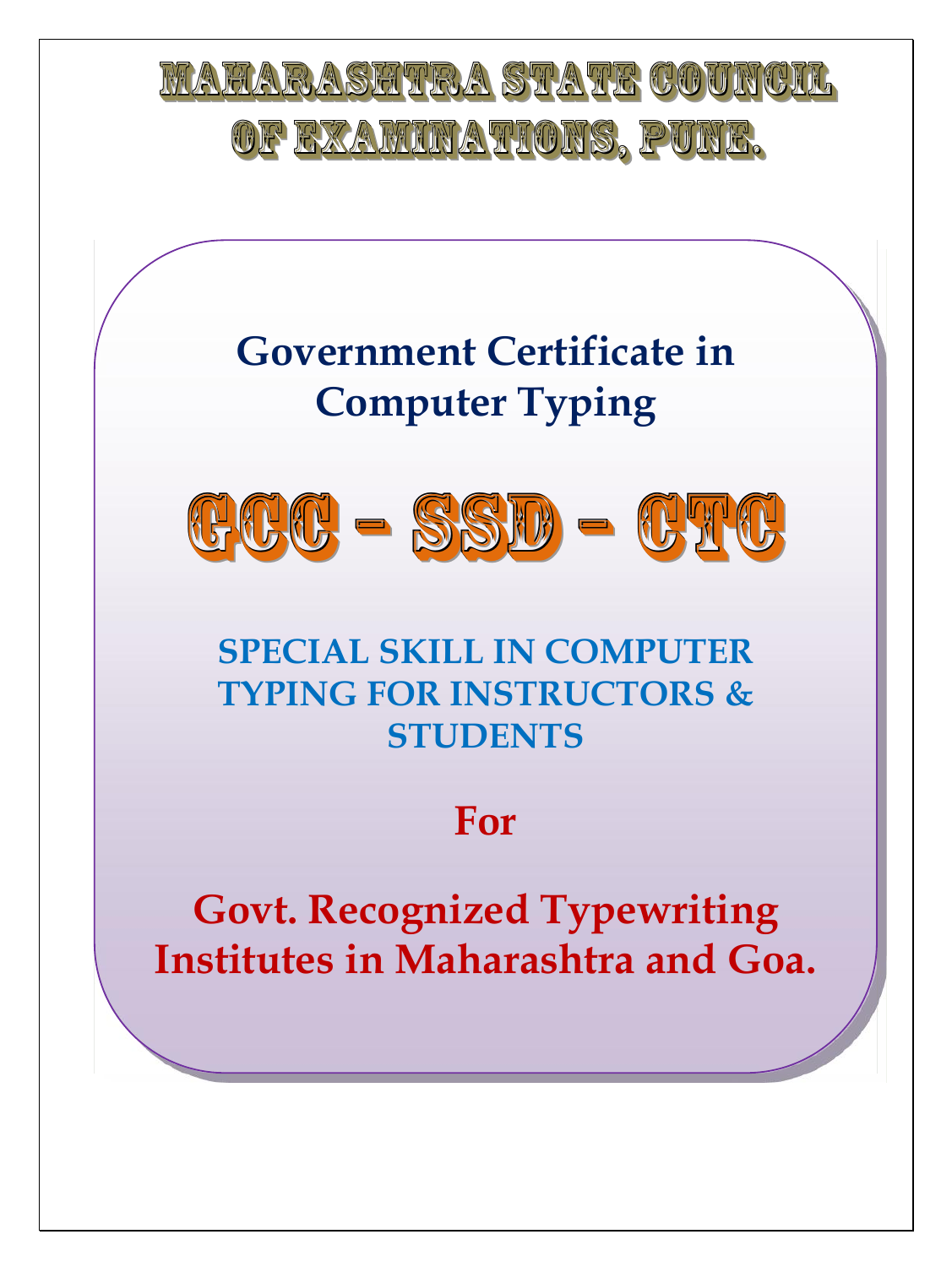# **SPECIAL SKILL IN COMPUTER TYPING FOR INSTRUCTORS AND STUDENTS (GCC-SSD-CTC)**

#### **PRECONDITION for GCC – SSD - CTC :-**

**The candidate wish to enroll for this course must have successfully completed the GCC-TBC 30 or 40 w.p.m.**

| <b>INDEX</b> |                                                                                                                                                        |                 |           |
|--------------|--------------------------------------------------------------------------------------------------------------------------------------------------------|-----------------|-----------|
| SR.No.       | <b>Syllabus Title</b>                                                                                                                                  | <b>Duration</b> | Page      |
| 01.          | <b>FUNDAMENTALS OF COMPUTER</b><br><b>WINDOWS OPERATING SYSTEM</b>                                                                                     | 5 days          | $3 - 9$   |
| 02.          | <b>MS OFFICE 2010</b><br><b>MS WORD</b><br><b>MS EXCEL</b><br><b>MS POWER POINT</b><br><b>MS ACCESS</b><br><b>ADVANCE MS OFFICE</b><br><b>CONCEPTS</b> | 20 days         | $10 - 22$ |
| 03.          | Letter, Statement, Balance sheet Practice<br>Passages Practice                                                                                         | 5 days          |           |
| 04.          | MOBILE COMPUTING ANDROID,<br>I PHONE, WINDOWS PHONE                                                                                                    | 5 days          | $23 - 23$ |
| 05.          | <b>PAGEMAKER</b>                                                                                                                                       | 20 days         | $24 - 24$ |
| 06.          | <b>TALLY</b>                                                                                                                                           | 20 days         | $25 - 26$ |
|              | <b>Duration Of Course Total 75 Days</b>                                                                                                                |                 | 28        |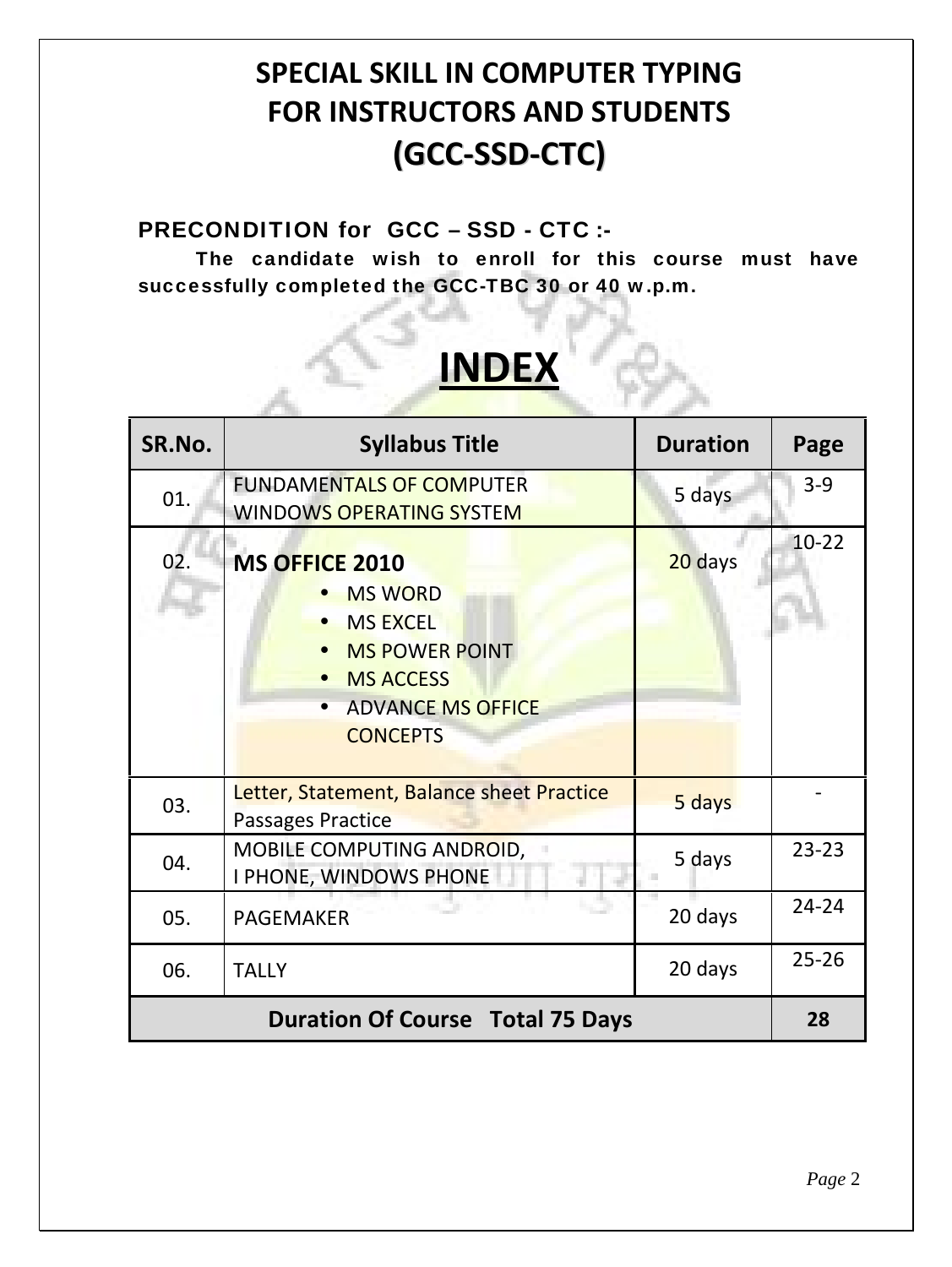#### **FUNDAMENTAL OF COMPUTER**

#### **INTRODUCTION :-**

A computer is an electronic device which can perform Arithmetic and logical operations at very high speed. It can also store large amount of data almost permanently. The stored data can be recalled or retrieved as and when required.

#### **HISTORY OF COMPUTERS :-**

The history of computers is a story of stage by stage development of this wonderful tool offered by electronics to the human being.

#### **GENERATIONS OF COMPUTER :-**

The digital computer has evolved through a series of technical innovations and developments. These are so clearly defined that the computers are said to belong to different generations.

Presently the computers are supposed to be in fourth fifth and sixth generations. The typical characteristics and salient features of each generation of computers are summarized in following paragraphs.

| <b>First Generation Computers</b>           | $: (1949 \text{ to } 1959)$ |
|---------------------------------------------|-----------------------------|
| Second Generation computers : (1959-1965)   |                             |
| Third Generation Computers : (1965-1970)    |                             |
| Fourth Generation Computers : (1970 - 1985) |                             |
| <b>Fifth Generation Computers</b>           | $(1985 - 1990)$             |
| <b>Sixth Generation Computers</b>           | : (1990 onwards)            |

**TYPES OF COMPUTERS :**

**Analog Computers: Digital Computers : Mainframe Computers : Mini Computers** : **Micro Computers :**

#### **COMPUTER :-**

Computer is an electronic device which takes some input, stores it, process it to give some meaningful result.

#### **INPUT :-**

**Input** means different characters, figures, numbers, information, charts, etc. which we are providing to computer. Along with this we have to provide instruction to the computer because computer do not have own brain. It is just like an obedient servant. So it will work according to our instruction.

#### **PROCESS :-**

In process, computer performs arithmetic and logical operations.

#### **OUTPUT :-**

Output means result which we will get after the processing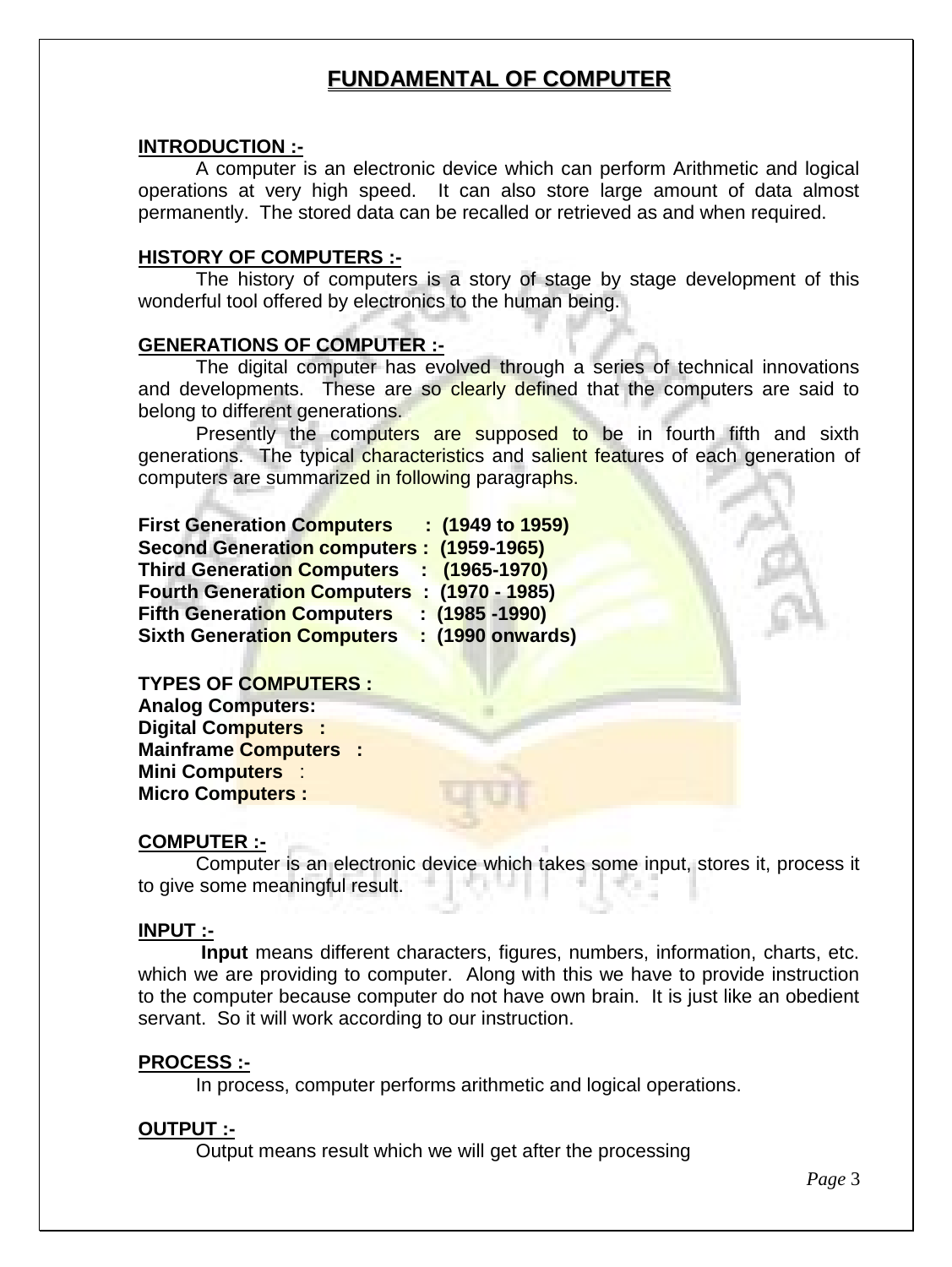#### **USES OF COMPUTER :-**

- 1. Entertainment 2. Calculations 3. Account 4. Advertisements
- 5. Industry 6. Banking 7. Printing technology 8. Hospitals
- 9. Hotels 10. Movies 11. Agriculture 12. Research, etc.

# **CHARACTERISTICS OF COMPUTERS :** els 10. Movies 11. Agriculture<br>
ACTERISTICS OF COMPUTER:<br>
ED<br>
RAGE<br>
URACY<br>
OMATION<br>
SATILITY<br>
SENCE<br>
UTER SYSTEM ORGANISATIO<br>
Computer System consists of 3 i<br>
t Unit<br>
tral Processing Unit ( CPU )

- a) SPEED
- b) STORAGE
- c) ACCURACY
- d) AUTOMATION
- e) VERSATILITY
- f) DILIGENCE

#### **COMPUTER SYSTEM ORGANISATION :-**

Mainly Computer System consists of 3 units :-

- 1) Input Unit
- 2) Central Processing Unit ( CPU )
- 3) Output Unit



#### **a) Memory**

This is used to store the data. The given input data is first stored in the memory is BIT (BInary DigiT). When we collect 8 BITS, it is called as 1 Byte.

#### 8 **Bits = 1 Byte Bits =**

#### **1024 Bytes = 1 Kilo Byte (KB)**

1024  $KB = 1$  Mega Byte (MB)

1024 MB = 1 Giga Byte  $(BB)$ 1024 GB = 1 Tera Byte  $(TB)$ 

#### **Arithmetic Logic Unit** (ALU)

It is used for arithmetic and logical calculations. This has 3 subunits.

- This has 3 subunits.<br>1) Register (2) Adder (3) Accumulator
- :- It is used for temporary storage of the data. **Register**
- 2) **Adder** :- It is used for exact calculations.
- 3) **Accumulator** :- It is used to store the intermediate results.

**Control Unit Output Unit**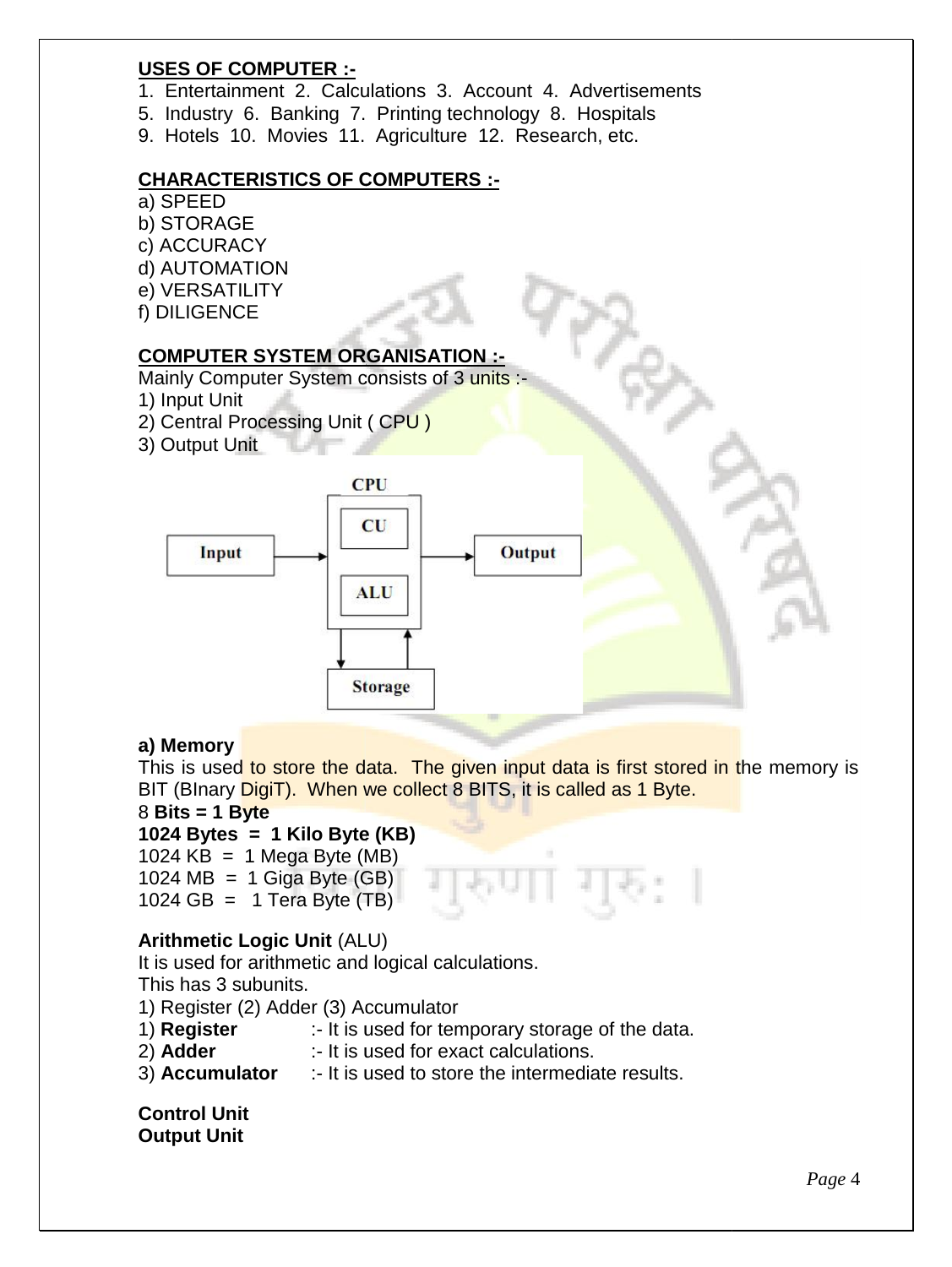#### **SECONDARY STORAGE DEVICES :-**

- **Hard Disk**
- **Optical Disk**
- **Flash Memory Cards**
- **Pen Drive**

**HARDWARE AND SOFTWARE Hardware Software**

#### **Types of System Software :-**

Application Software System Software

#### **Programming Language**

**TYPES OF MEMORY RAM** (RANDOM ACCESS MEMORY) **ROM** (READ ONLY MEMORY)

#### **INPUT DEVICES :- KEYBOARD :**

**MOUSE : SCANNER**

## **OUTPUT DEVICES**

**VDU** (VISUAL DISPLAY UNIT) **PRINTERS**

LASER PRINTERS

#### **PLOTTER**

**Compiler**

**Interpreter**

#### **COMPUTER VIRUSES What is a virus?**

**Origin of Virus Full form of Virus** V- vital I- information R- resources U- under S- seize **Two types of viruses:** A) File Viruses B) Boot File Viruses The virus can infect a system by two ways: By infecting a boot sector (Boot Sector Virus) By infecting other files.(File Virus) **Activities of Virus How do viruses spread? Symptoms of virus**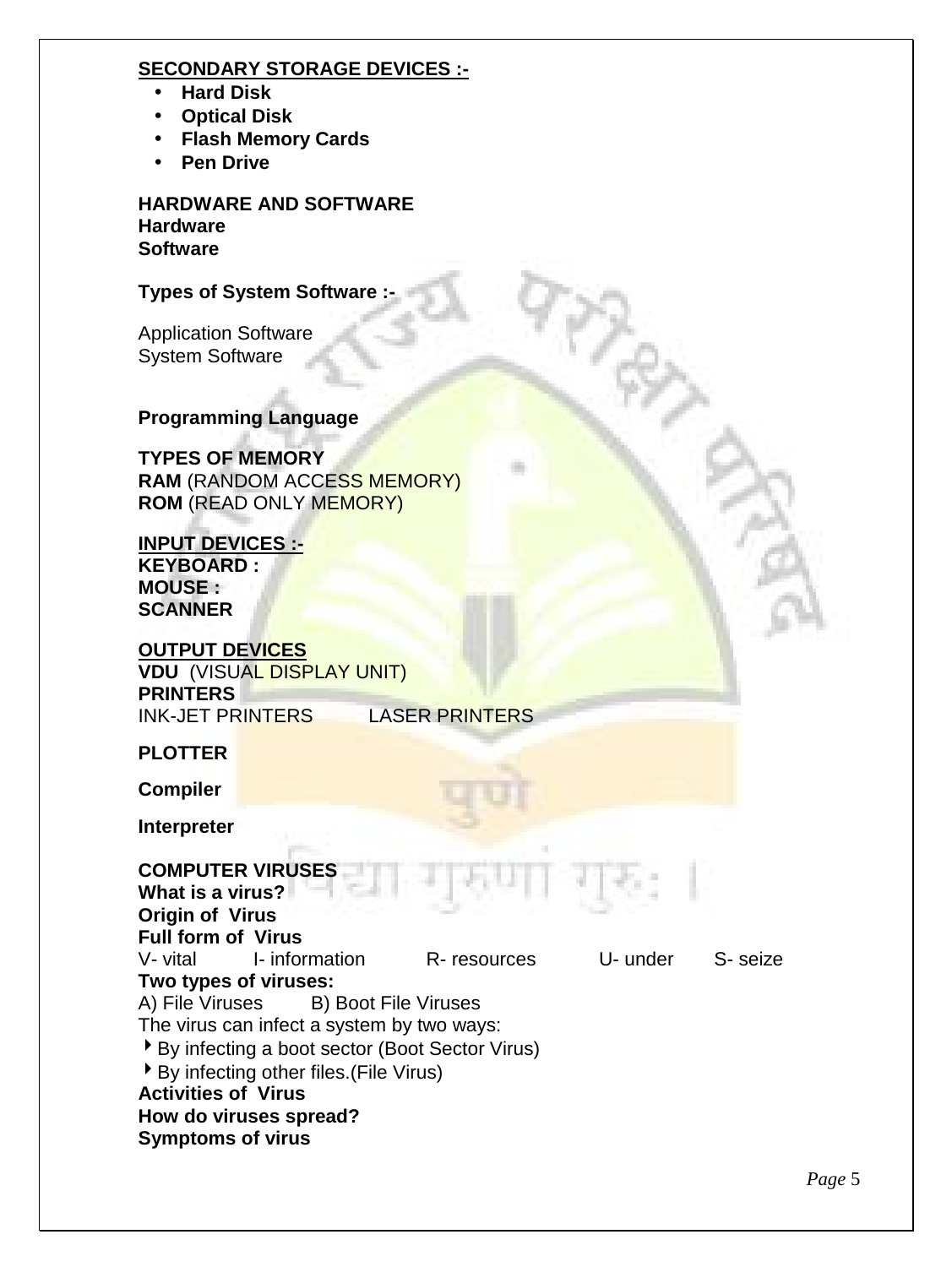#### **Prevention of virus Detecting viruses**

A number of programs are available which can detect the virus and clean the infected disk or program. Such programs are called **Antiviruses.**

One such set of programs that is widely used is **Viruscan**

**Viruscan: Removing the virus Watchdog programs E.g. Nashmen.com The Antivirus**

### **OPERATING SYSTEM :-**

- **1) Working with Shortcut Keys**
- 2) Type of Files
- 3) File Extension
- 4) File Compression
- 5) Arranging Desktop

Start Menu

Desktop Background

Gadgets

Taskbar

Personalizing your desktop Screen Saver

- **Changing Date and Time**
- 6) Working with PDF Files
- 7) File Transfer

Installing Unicode fonts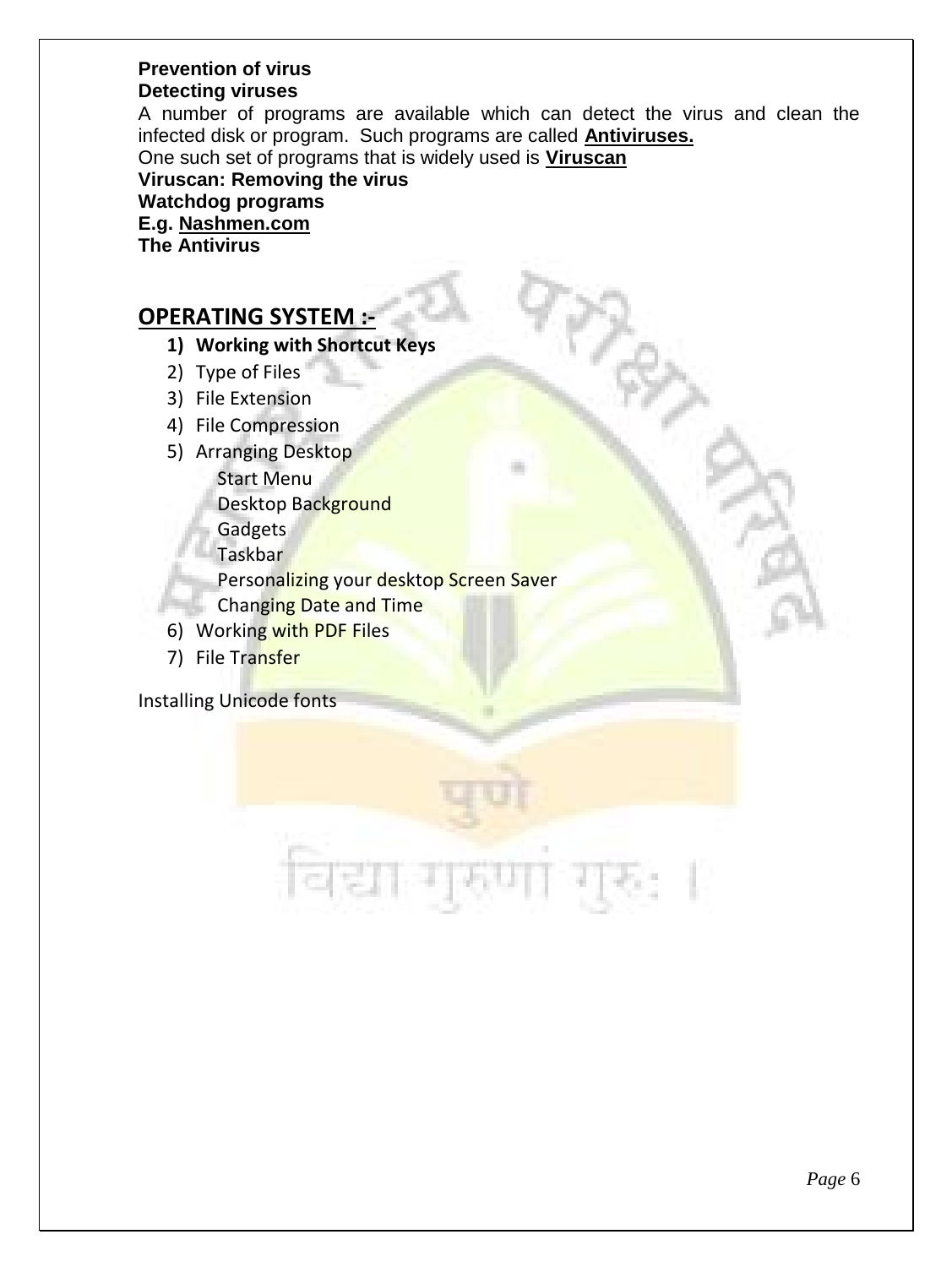#### **WINDOWS OPERATING SYSTEM EVOLUTION OF WINDOWS**

#### **PRODUCT OF WINDOWS FAMILY :-**

**WINDOWS 3.1 Windows for Workgroups 3.11 Windows 95 WINDOWS NT** Different Between :-DOS & WINDOWS

#### **Windows 98**

Windows 98 is introduced by Microsoft Corporation after the success of Windows 95. It is also a single user, multi tasking and graphical user interface operating system. The main features

#### **Operating system, user interface and environment 1. Operating System :-**

Operating system is the program that makes the computer itself works, allowing the user to run applications and communication with the computer and its peripherals. Peripherals are pieces of hardware connected to and used by computer. e.g. Keyboard, Mouse, Printer, Monitor, Disk drives etc.

The operating system management of Hardware and Software is vital for the user. Without an operating system the computer and its application can not perform any task.

#### **2. The User Interface :-**

The user interface is the part of an operating system or application that lets the user communicate with the computer. Different user interface let give instructions to the computer by typing words, by using menus, or by choosing pictures of tasks.

#### **3. The Environment :-**

The Environment is the part the total computer system i.e. both Hardware and Software, including user interface. The Windows interface provides the user with Pictures, or icons of programs.

#### **TYPES OF WINDOWS :-**

It is important to understand the difference between the various types of windows that can appear on window's desktop. There are three types of windows

: (1) Application Window, (2) Document Window and (3) Folder Window.

#### **APPLICATION WINDOWS** :-

Programs such as Microsoft Word for windows, Aldus Pagemaker run in

Application Windows. It is also called as Parent Window.

#### **DOCUMENT WINDOWS** :-

Within a Application Window there is a sub-window which is called as document window or Child Window.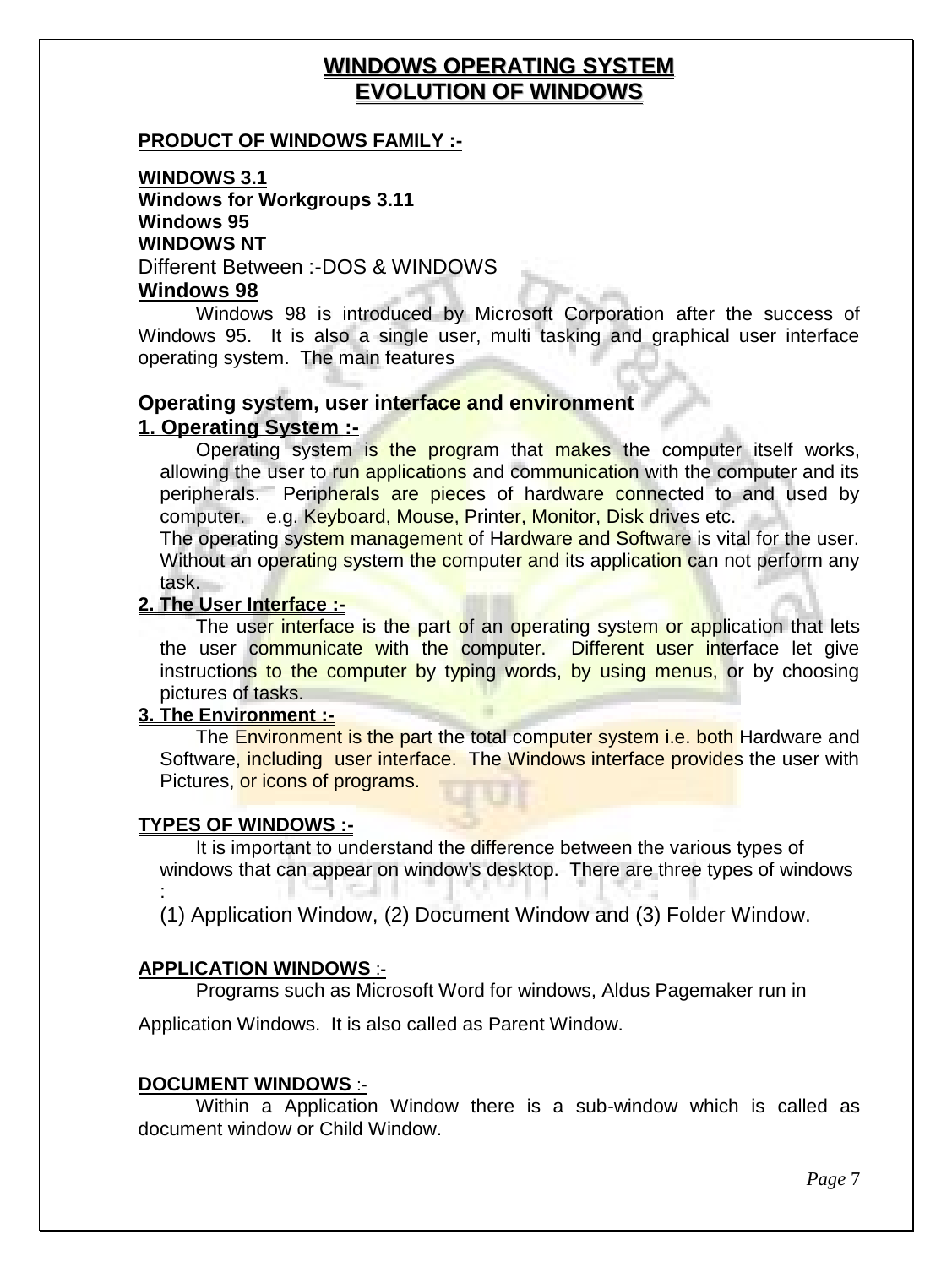#### **RECYCLE BIN :-**

Recycle bin is a Folder which temporarily holds things (files, folders etc.) that you delete. The items are not actually erased from your computer when you delete them with the delete command. You can get back if you had deleted it by mistake. With the recycle bin you can open the folder, find the item you have accidentally deleted, and choose the RESTORE option from the file menu to undelete it.

#### **MY COMPUTER :-**

This is the most important addition to the Graphics User Interface in Windows98. You can access all your programs, documents and data files from one place. It is called MY COMPUTER. Every Windows98 computer screen has an icon by this name. By double-clicking on this icon, you get everything which is available in your computer; Hardware and Software. My Computer makes computing easy and can be easily used even by beginners. With the help of My Computer you can organize the files and folders and run applications.

#### **SCREEN SAVER :-**

A screen Saver displays moving images or text that can hide the information on your screen. The screen saver starts automatically if your computer is idle for a specified amount of time mentioned in WAIT.

#### **WALL PAPER :-**

The Wallpaper you can use to decorate your desktop. When you click a Wallpaper in the list, a preview of how the Wall paper will look appears on the monitor graphic.

#### **WINDOWS EXPLORER :-**

The Windows Explorer helps you to organize and manage the programs and files on your hard disk filing system. With the help of Windows Explorer you can open, copy, move, rename, delete the files and folders.

#### **DESKTOP :-**

When we start Windows, the large area we see is called the desktop. We can customize the desktop by adding shortcuts to our favourite programs, documents and prints and by changing its look fit to our mood and personality.

#### **SETTING DATE AND TIME :-**

#### **WINDOWS :-**

We use the Windows Start menu to start Windows features and applications. When we click on Start Button with the help of mouse, the Window's program menu will be a available on the screen. Menus are Lists of actions we can ask to perform. Dialogue boxes allow us to provide Windows 95/98 and its applications with information.

#### **WHAT IS WORDPAD? :-**

WordPad is a word processing applications program included with Windows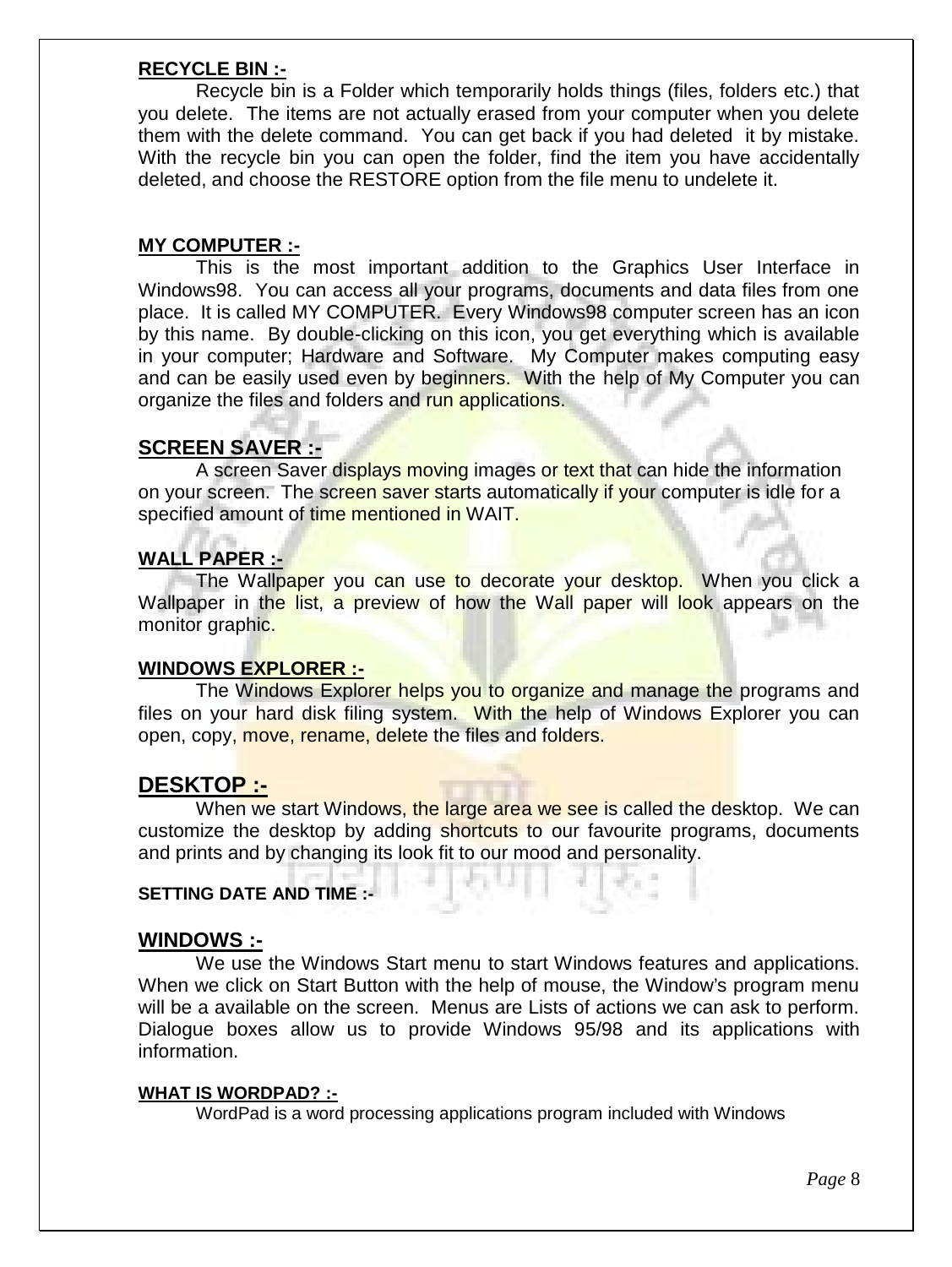#### **WHAT IS PAINT? :-**

Microsoft Paint is one of the Windows Accessories. We can use Paint to create, Paint, Print, Save, Edit bitmap graphics. Default File name is "UNTITLED". Extension of Paint file is "**.**Bmp"

#### **CHARACTER MAP :-**

The Character Map utility helps you to locate and insert special characters, including symbols and non-English language characters, into your documents. You can keep this utility open on the desktop while you work with any window applications. Character Map do-es not work with non-Windows DOS application.

#### **CLOCK :-**

The clock accessories provide three views, Analog, digital and minimized. You can change and set Time and date by clock's setting menu.

#### **CALCULATOR :-**

he Windows Calculator comes in two versions, a Standard Calculator and a Scientific Calculator. Use the Standard Calculator for basic calculations : it has a memory feature for storing and accumulating numbers. The Scientific Calculator includes advanced features such as number base conversions, statistical analysis and trigonometric functions.

#### **NOTEPAD :-**

Notepad creates simple text files that do not include the special codes that define character and paragraph formatting, therefore, Notepad is a good tool to use for editing your system startup files. Since Notepad requires less memory than a more advanced word processor you can leave Notepad open all the time.

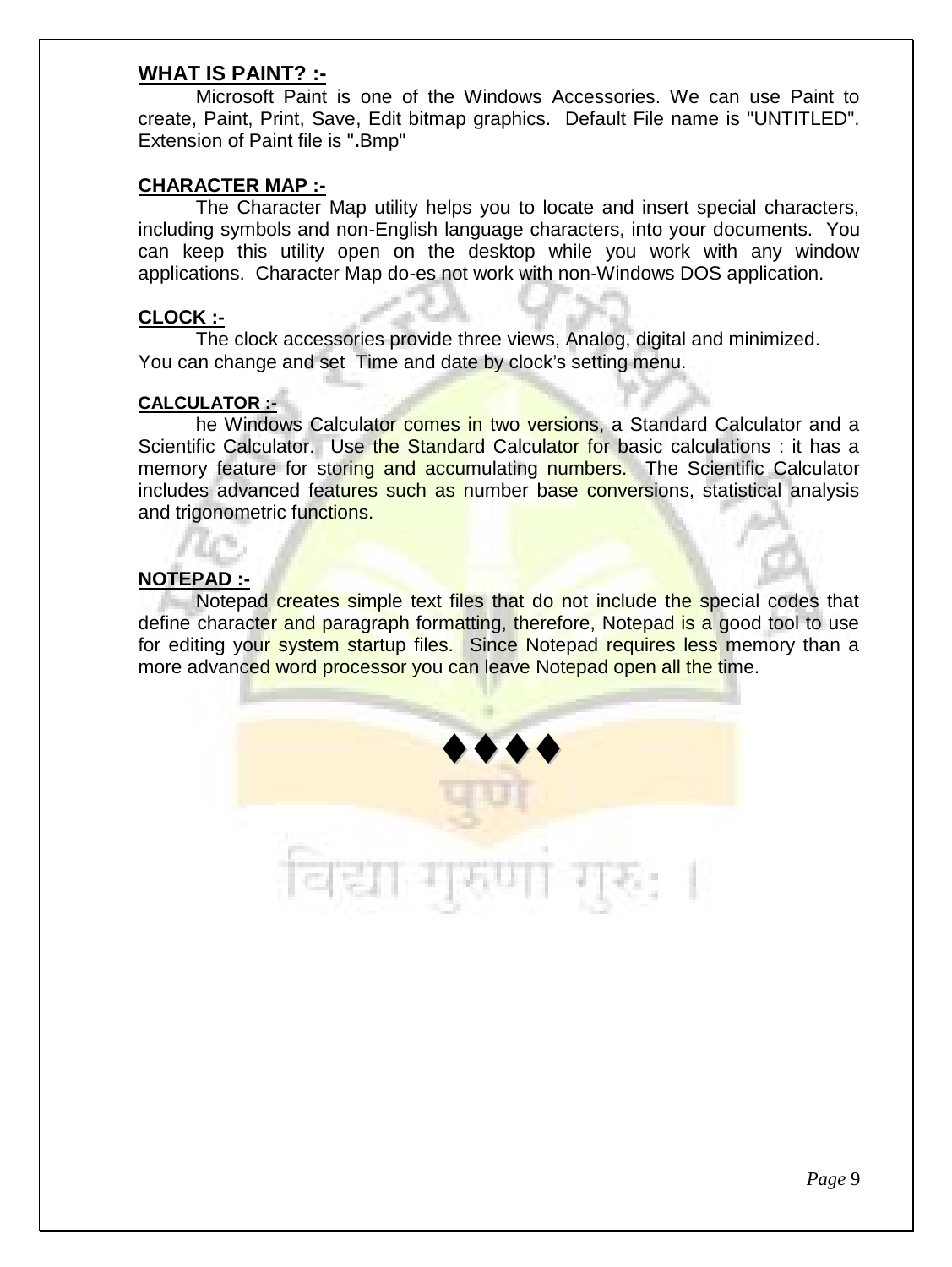## **MICROSOFT WORD**

#### **(More detailing than GCC-TBC 30 w.p.m.)**

MS-Word is the application software which is normally used for word processing. It is under the software MS Office. It is useful for words processing the word editing, formatting and other processing works and printing. There are certain commands that have great control over word processing which are the basic features of word.

#### **INTRODUCTION**

Microsoft word for windows is a powerful and features-rich word processor it can practically do everything that one desires from a word processor. It can user friendly interface, simple techniques and more often intuitive ways of getting your work done.

#### **THE TITLE BAR :-**

This is the top most bar on the screen.

#### **THE MENU BAR :-**

Menu Bar provides access to the Word commands.

#### **THE TOOLBARS :-**

Toolbars are strips of buttons, each button representing a command. They provide quick access to commonly used commands.

#### **THE RULERS :-**

A ruler allows you to adjust your text the way you want.

#### **THE SCROLL BARS :-**

There are two Scroll bars - a vertical scroll bar on the right edge of the screen and horizontal one at the bottom of the screen.

#### **THE PAGE VIEW BUTTONS :-**

On the left end of the horizontal bar you will see a set of four buttons. These are page view buttons.

Normal View

- Online Layout View
- Page Layout View
- Outline View

#### **RETRIEVING SAVED DOCUMENT :-**

#### **Description :-**

Whenever you create or modify your document, you should save it before closing your document so that you can continue your work in the next session. Thus, the documents that are saved previously can be opened again.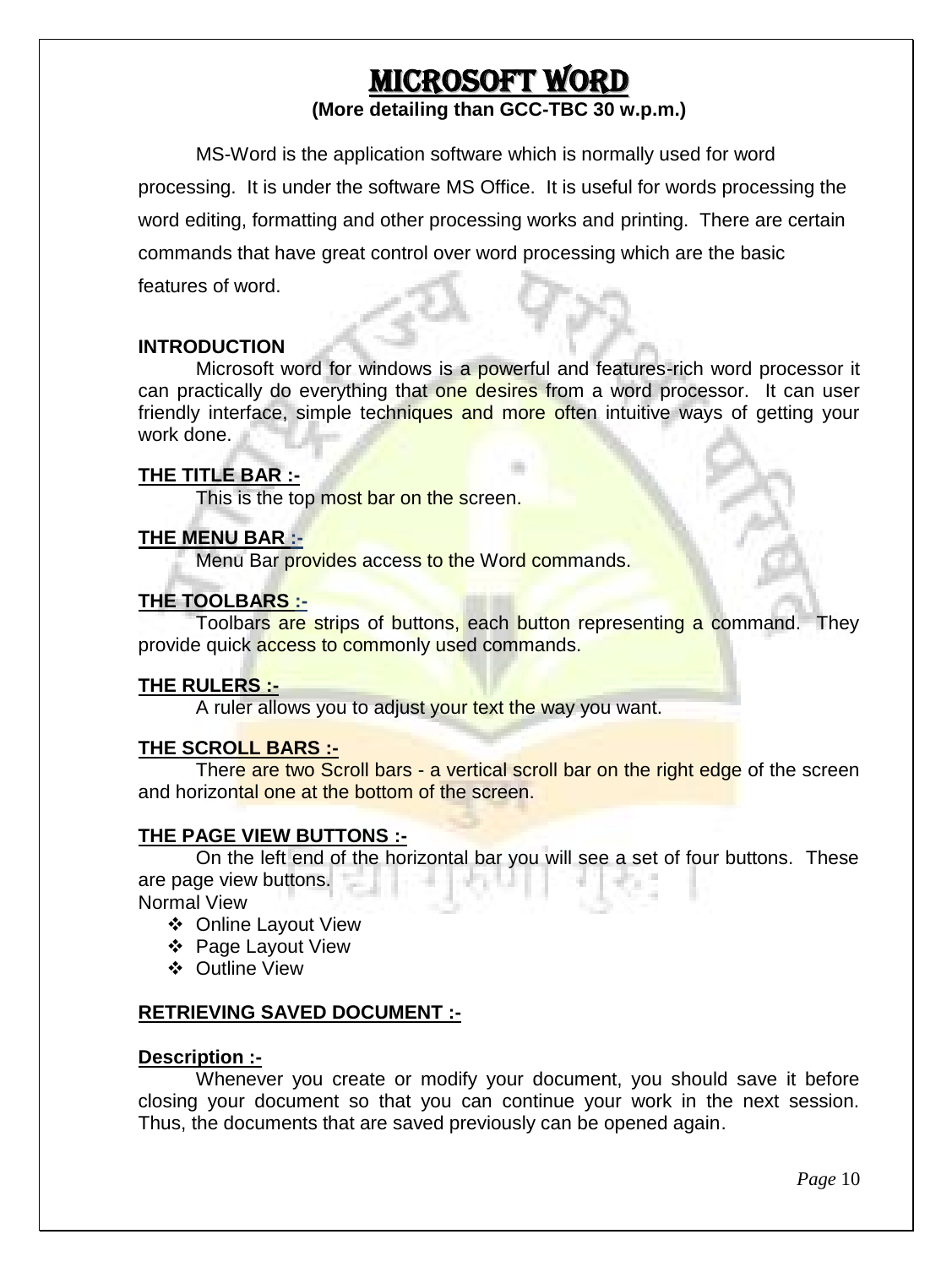#### **EXITING WORD**

#### **CREATING A NEW DOCUMENT**

**SAVING THE DOCUMENT**

**CLOSING THE DOCUMENT FILE**

**INSERTING AND DELETING TEXT INSERTING TEXT IN A SENTENCE INSERTING TEXT AS A PARAGRAPH**

**UNDO & REDO**

**SELECTING TEXT**

**SELECTING TEXT USING MOUSE**

**SELECTING FROM THE KEYBOARD**

**COPY, MOVE & DELETE TEXT**

#### **COPYING THE TEXT BY COPY AND PASTE METHOD.**

**DELETING THE TEXT**

**SPELLING & GRAMMAR CHECKING**

**REPLACING THE TEXT**

#### **FORMATTING THE TEXT**

- Character formatting
- Paragraph formatting
- Page formatting

#### **CHARACTER FORMATTING :-**

#### **CHANGING FONT & FONT SIZE :-**

Font is the term used to refer to the shape and style of characters in text.

#### **APPLYING BOLD, ITALIC AND UNDERLINE ATTRIBUTE :-**

[Using keyboard : Ctrl+B for Bold, Ctrl+I for Italic, Ctrl+U for underline]

#### **CHANGING THE CASE OF CHARACTERS :-**

Case of text refers to the style of characters used, either lower case or Upper case .

#### **Case options are as :-**

| <b>CASE OPTION</b> | <b>SAMPLE TEXT</b>   |  |
|--------------------|----------------------|--|
| Sentence case      | My country is great. |  |
| lower case         | my country is great  |  |
| <b>UPPER CASE</b>  | MY COUNTRY IS GREAT  |  |
| <b>Title Case</b>  | My Country Is Great  |  |
| Toggle cASE        | mY cOUNTRY IS gREAT  |  |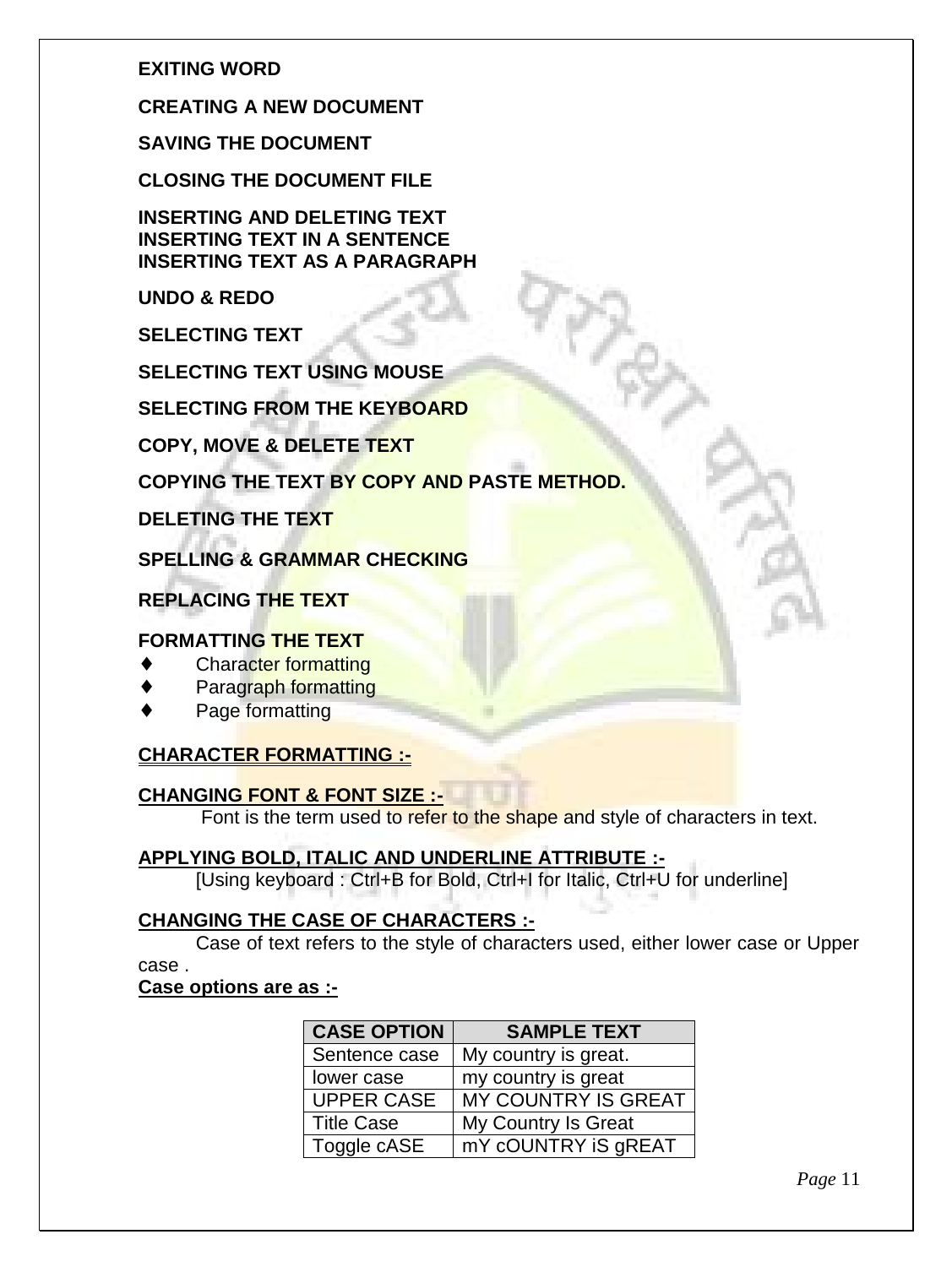#### **PARAGRAPH FORMATTING**

#### **JUSTIFICATION OF TEXT**

#### **KEYBOARD SHORTCUTS**

Ctrl+L - Left Align Ctrl+R - Right Align Ctrl+E - Center Align Ctrl+J - Justify

#### **CHANGING LINE SPACING**

#### **KEYBOARD SHORTCUTS**

| $Ctrl + 1$ |    | Single Line Spacing.         |
|------------|----|------------------------------|
| $Ctrl + 2$ |    | Double Line Spacing.         |
| $Ctrl + 5$ | ۰. | One and a half line spacing. |

**SETTING INDENTS (Left, Right, First Line) VIA RULER LINE**

**ALIGNING TEXT VERTICALLY**

**NUMBERING OR BULLETING EXISTING TEXT**

**CHANGING THE TYPE AND SHAPE OF BULLETS**

**BORDERING AND SHADING TEXT**

**SETTING PAGE BORDERS**

**SHADING TEXT**

#### **USING TABS**

YOU CAN SET TAB STOPS VIA RULER LINE OR VIA FORMAT  $\rightarrow$  TABS OPTION

#### **PAGE FORMATTING :-**

Page formatting applies to whole pages and include, setting up of page, page size, page orientation, headers and footers, page numbering etc.

#### **SETTING PAGE MARGINS**

**CHANGING FONT** (USING FONT DIALOG BOX) (TO CHANGE FONT, FONT SIZE OR STYLE , FIRST OF ALL SELECT THE TEXT TO WHICH THE EFFECTS ARE TO BE APPLIED)

#### **CHANGING FONT SIZE :-**

To choose the font size click the down arrow key at the font size option and then select the desired size or type it directly.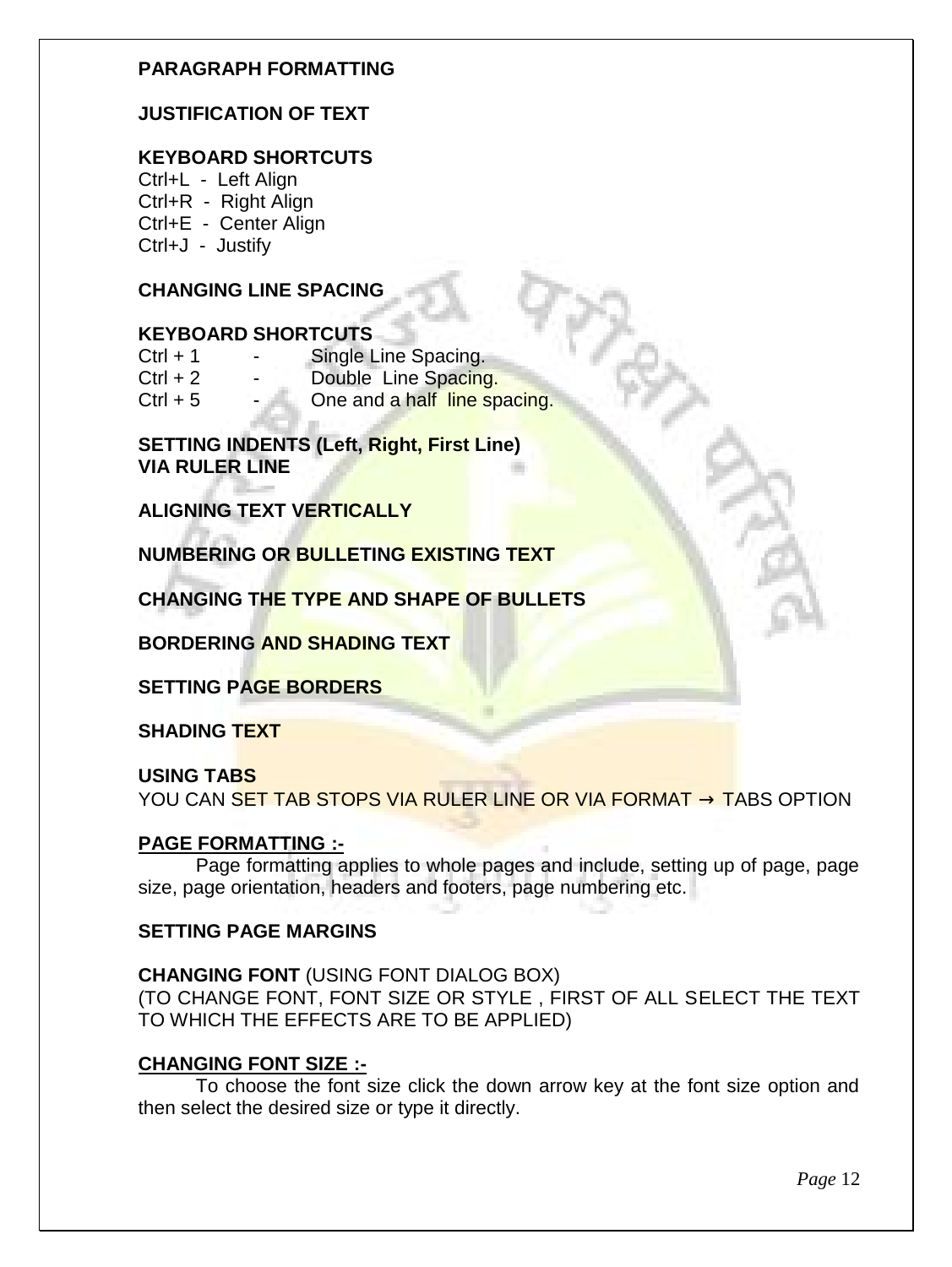#### **CHANGING THE FONT STYLE :-**

There are different font styles as Regular, Bold, Italics etc. Choose it from the font style option.

#### **USING DROP CAP :-**

It is generally used for the first character of the beginning paragraph of your document to give it an attractive look.

**HEADERS AND FOOTERS PAGE NUMBERING SETTING PAGE SIZE AND ORIENTATION INSERTING PAGE BREAKS COLUMNS FORMAT**

#### **DIFFERENT VIEWS**

There are different views with which you may view your document in different ways.

- 1. **NORMAL VIEW**
- 2. **PAGE LAYOUT VIEW**
- 3. **OUTLINE LAYOUT VIEW**
- **4. PRINT PREVIEW**

#### **WORKING WITH TABLES :-**

**MS Word Table** : Tables are made up of rows and columns or data entered intercells. The cells contains are individual paragraphs and can be formatted. A table consists of rows (no limit) and columns (maximum limit 63) of cells that you can fill with text and graphics. Cell expands vertically to fit the amount of text you type. You can create a new table and fill new empty cells or you can convert exiting the paragraph to a table. After you create a table you can modify it in a vertical ways by deleting/editing rows and columns, adjusting columns width, sorting text and adding borders and shading. You can also set up simple data basics, perform calculations.

Tables are used to arrange information in rows and columns, that is in the table format.

- 1. INSERTING A TABLE
- 2. ADDING OR INSERTING ROWS
- 3. INSERTING OR ADDING COLUMNS
- 4. DELETING COLUMNS AND ROWS
- 5. MERGING OF THE CELLS
- 6. FORMATTING TABLE WITH AUTOFORMAT
- 7. ROTATING TEXT IN TABLES

#### **AUTOCORRECT FEATURE :-**

To make changes in the Auto Correct dictionary....

#### **AUTOTEXT FEATURE :-**

- **(1) To see all the Auto Text entries follow steps....**
- **(2) To delete an Auto Text entries, Follow steps...**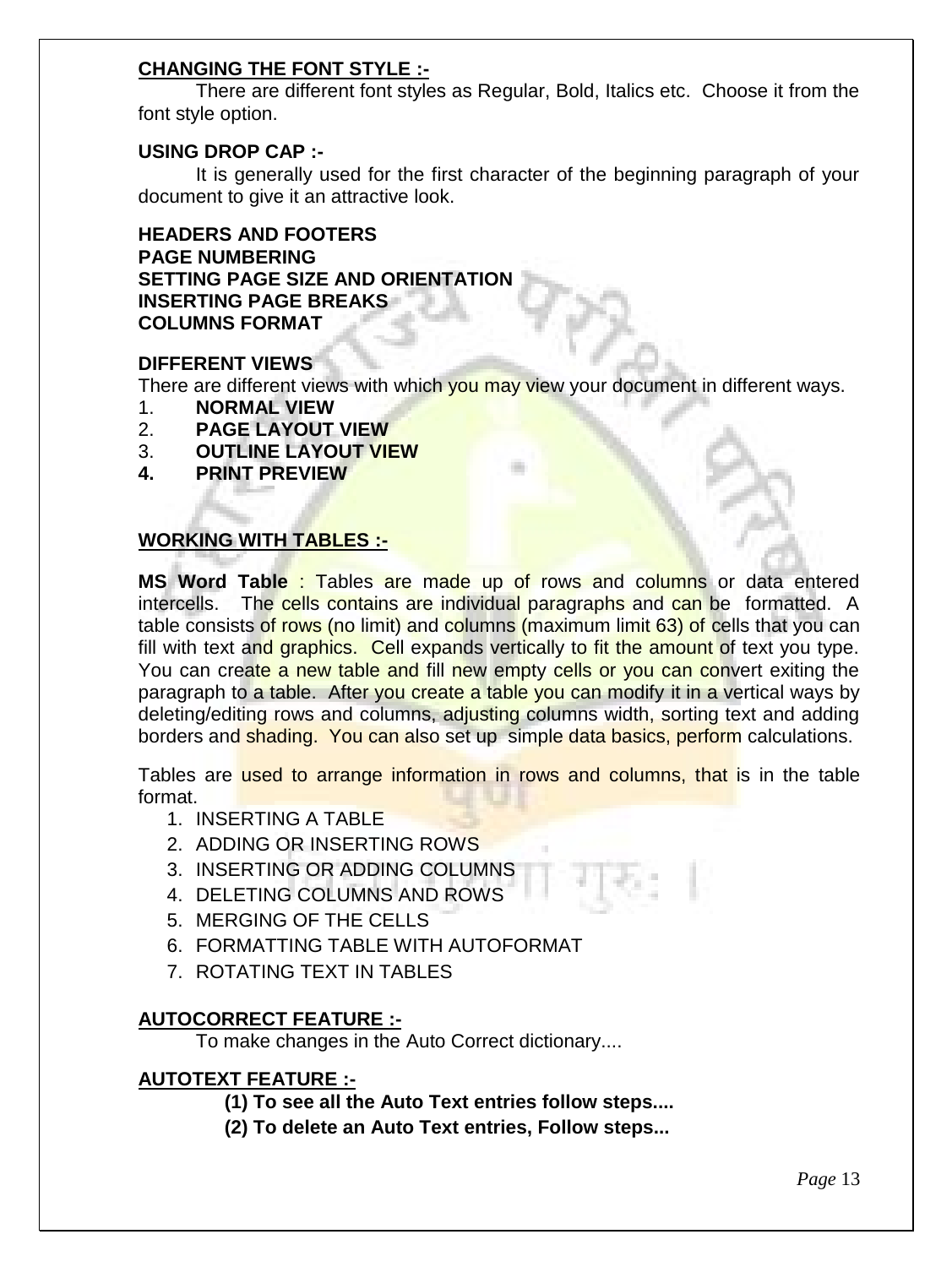#### **INSERTING SPECIAL SYMBOLS AND CHARACTERS.**

 $\frac{1}{2}$   $\frac{1}{2}$   $\frac{1}{2}$ 

#### **MAIL MERGE**

Insert a picture from the Clip Gallery

- **Letters** Use a Microsoft Word Template Create Custom Templates
- **Working with Mathematical Equations**
- **Working with Columns**
- **Working with Pictures**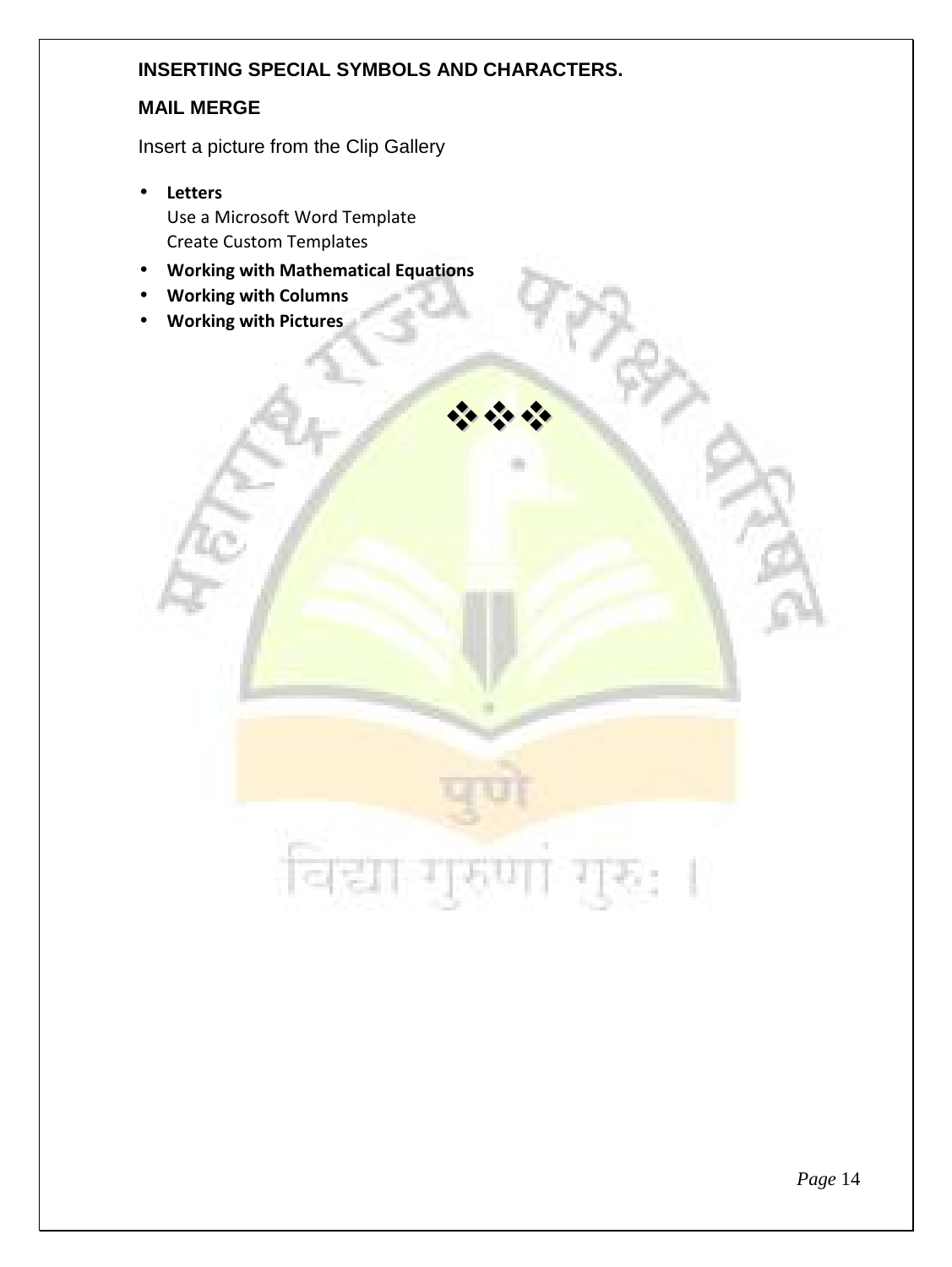#### MICROSOFT EXCEL **(More detailing than GCC-TBC 30 w.p.m.)**

#### **INTRODUCTION TO MS EXCEL :-**

Excel is a general purpose Application program software under MS OFFICE program group Excel is collection of Workbooks. Each workbook is the collection of several spread-sheets or work-sheets.

#### **WORKSHEET (Excel sheet) Workbooks**

**ROWS, COLUMNS & CELLS**

#### **UNDERSTANDING EXCEL SCREEN ELEMENT**

**TITLE BAR : -** This is the top most bar of the screen.

**THE MENU BAR** :- Menu bar provides access to excel commands.

**THE TOOL BAR :- Toolbars are strips of buttons, each button representing a** command. They provide quick access to commonly used commands.

**Standard Toolbar :-** The standard toolbar contains most common tasks as Opening, Saving, and printing worksheet. Cut or copy and paste information etc.

**Formatting Toolbar :- Formatting is the process of making you worksheet look** visually attractive. The formatting toolbar contains the tools required to format the worksheet. These include fonts, font style, size, alignment, borders, colors etc.

**The formula Bar :- Formula bar is the most important toolbar. It will be the focus** of your attention while working in Excel. It consists of an area known as Name box an Edit formula area and a contents box.

**The Status Bar :-** The Status bar indicates the status of the current worksheet.

**The Worksheet Area :- The area between the toolbars at the top and the status** bar at he button is the worksheet area or the primary working area. It is a grid of rows and columns. The work area is bounded at top by column headings,

**The Scroll Bars :-** Owing to the large size of the worksheet, at any given time you will be seeing only a small part of it  $-$ 

**The Vertical Scroll bar :-** The vertical scroll bar graphically represents the total length of current worksheet.

**The Horizontal scroll bar :-** The Horizontal scrollbar covers the right-half of the bar at the button of the screen.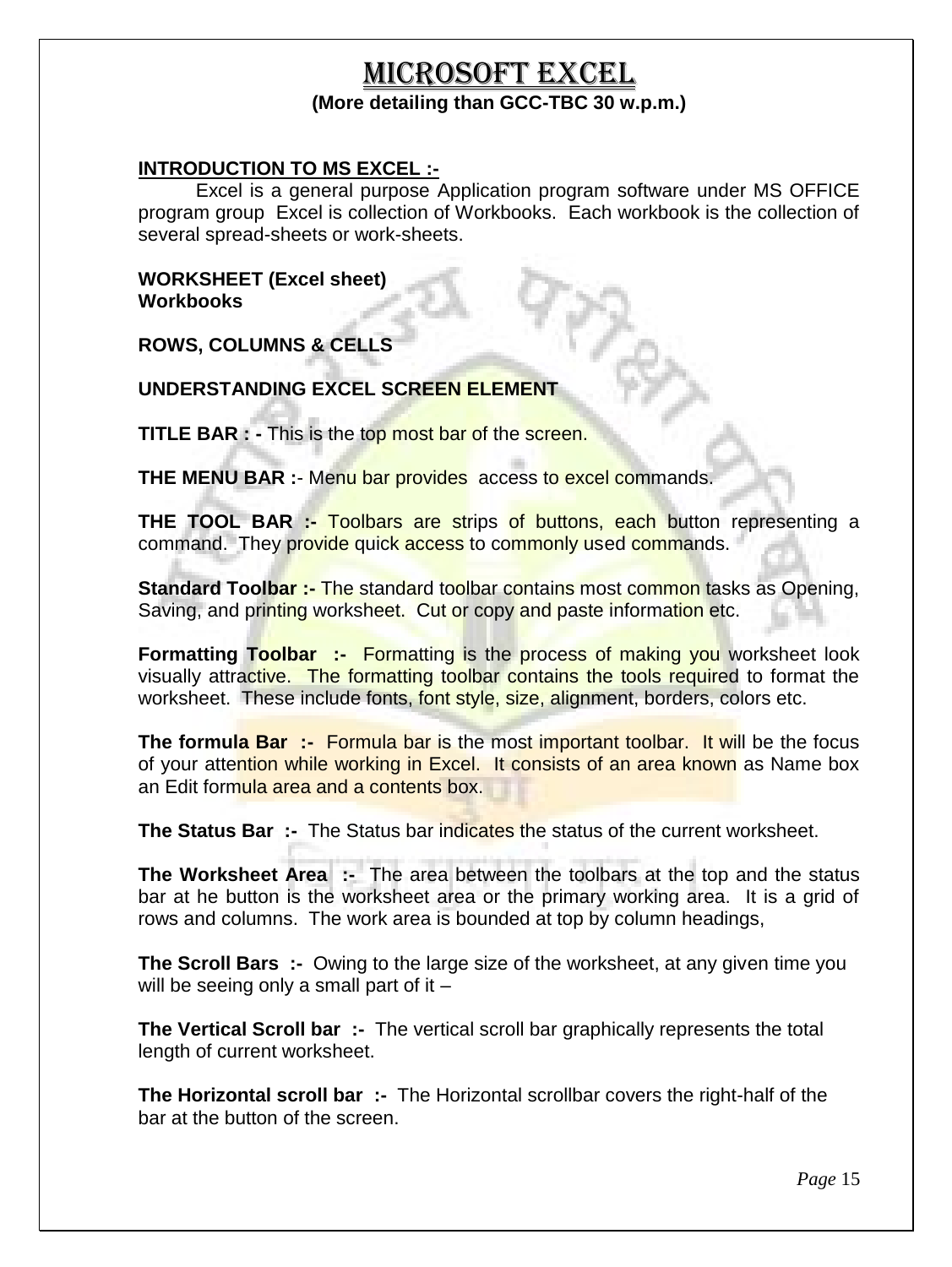**The Sheet Tabs :-** Excel uses the concept of Book to store your information. A book is nothing but a signal file folder for holding a number of individual worksheets. In Excel, a file is termed as a "Workbook", and has an extension of XLS. To the left of the horizontal scroll bar, you will find a set of tabs marked as sheet1, sheet2, sheet3. These are the individual worksheets, which make up the Workbook.

**The Scroll Buttons :-** By default, you can see only three sheet tabs. To display other sheet tabs, if any, you can make use of :Tab Scrolling" buttons provided to the left of the sheet tabs. You can move among the sheet tabs using the Scrolling buttons.

#### **MOVING AROUND THE WORKSHEET USING KEYBOARD**

#### **DATA TYPES SUPPORTED BY EXCEL :-**

There are three types of data.

**1. Label :-** Labels, also known as text or character types is descriptive type of information, not meant for performing calculations.

**2. Values :-** Numbers represent data, which can be used for performing calculations. This include data and time type of information, since excel converts these into numbers and stores them as such. We can perform date arithmetic on dates like adding and subtracting.

**3. Formulas and functions :-** The formulae or functions which perform calculations using data in other cells.

#### **SAVING THE WORKSHEET**

Choose File->Save or Ctrl + s

- **EDIT KEY** : If you have changes to do in the entered data then
	- Position your pointer on the cell
	- Press F2 function key
	- Make changes

Hence F2 is called as the Edit key.

#### **CLEARING CELL ENTRY :-**

Select the cell to be cleared, and choose EDIT -> CLEAR from menu options.

#### **ENTERING FORMULAS:-**

One of the important reasons for the popularity of spreadsheets is their ability to perform automatic calculations using formula and functions. This activity introduces you to the use of formula and in the next activity you will get to know about functions.

Mathematical operators that can be used in formulas:

- + : Plus Adds two numbers or concatenating two strings
- : Minus Performs subtraction
- Asterisk Performs multiplication
- / : divide Performs division
- ^ : Caret Performs Exponentiation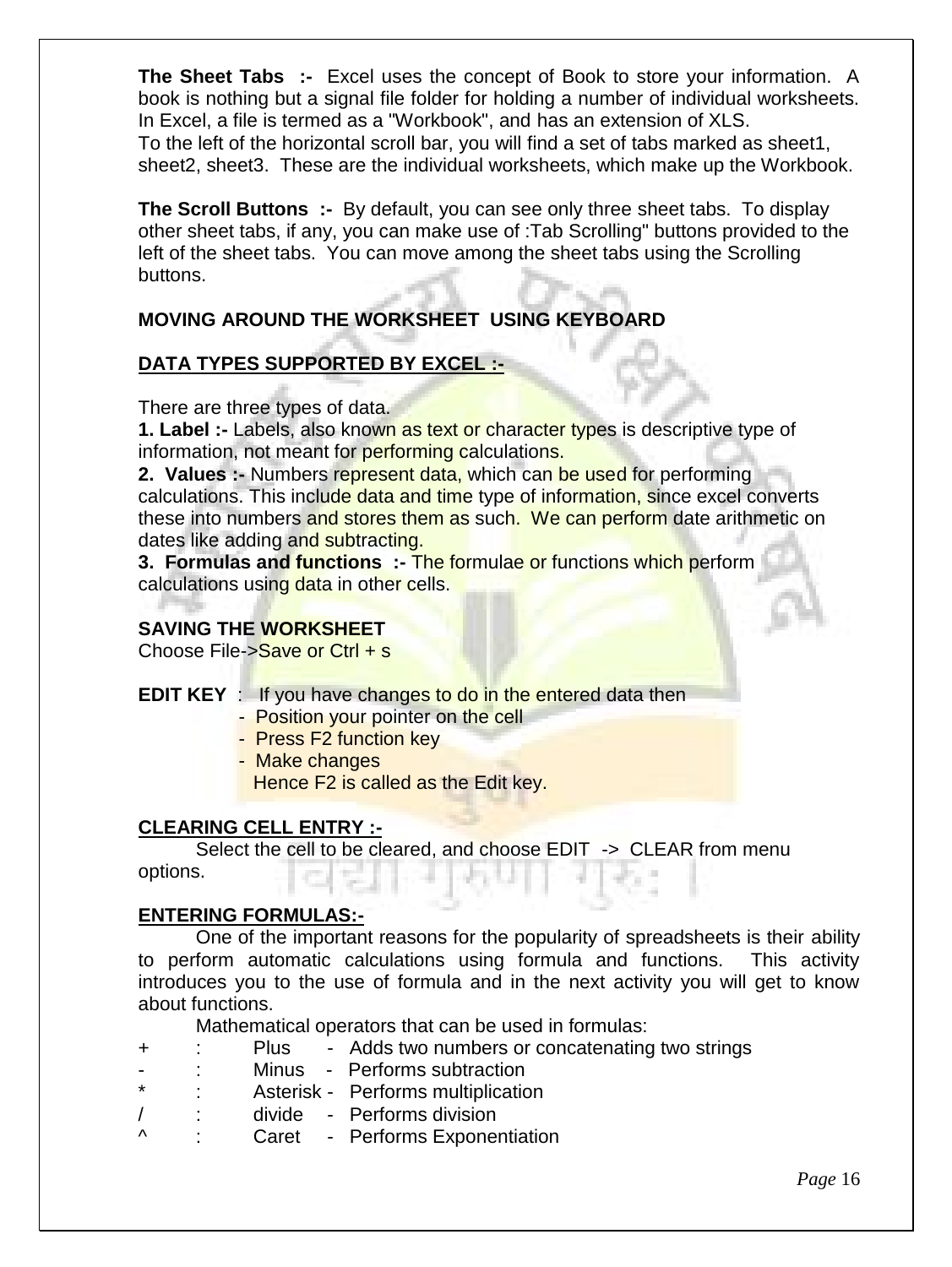#### **SELECTING ROWS, COLUMNS, AND RANGE BY SHORTCUTS**

Excel provides many convenient ways by which you can select rows, columns, ranges, etc using mouse. INSERTING ROW INSERTING COLUMN DELETING ROW DELETING COLUMN CHANGING COLUMN WIDTH SETTING COLUMN WIDTH WITH AUTOFIT CHANGING ROW HEIGHT ALIGNING DATA IN CELL Merge & Center :- **RENAMING A WORKSHEET INSERTING A NEW WORKSHEET DELETING A WORKSHEET MOVING AND COPYING THE WORKSHEET IN SAME WORKBOOK** FREEZING TITLES

ENTERING DATA WITH AUTOFILL

Filling a Text series.

Filing Numbers

#### CREATING A CUSTOM SERIES

#### FORMULAS AND FUNCTIONS

\* USING FORMULAS :

- 1. Sum: Place pointer cell address G4 and give formula as  $= C4 + D4 + E4 + F4$ 
	-
- or =SUM(C4:f24) (Use of function)
- 2. Percentage: Place pointer at cell address H4 and give formula as =G4/4 & then apply the percent format
- Note : Using Fill Handle, Calculate the total & Percentage for further Records

#### **USING FUNCTIONS**

| 1. | SUM(Range)                 |  |
|----|----------------------------|--|
| 2. | AVERAGE(Range)             |  |
| 3. | MAX(Range)                 |  |
| 4. | MIN(Range)                 |  |
| 5. | IF(Condition, True, False) |  |
| 6. | TODAY()                    |  |
| 7. | <b>NOW</b>                 |  |
|    | FACT(No)                   |  |

| 9. | INT(No)                  |
|----|--------------------------|
|    | 10.   MOD (No. 1, No. 2) |
|    | 11.   SQRT (No.)         |
|    | <b>12. ROUND</b>         |

*Page* 17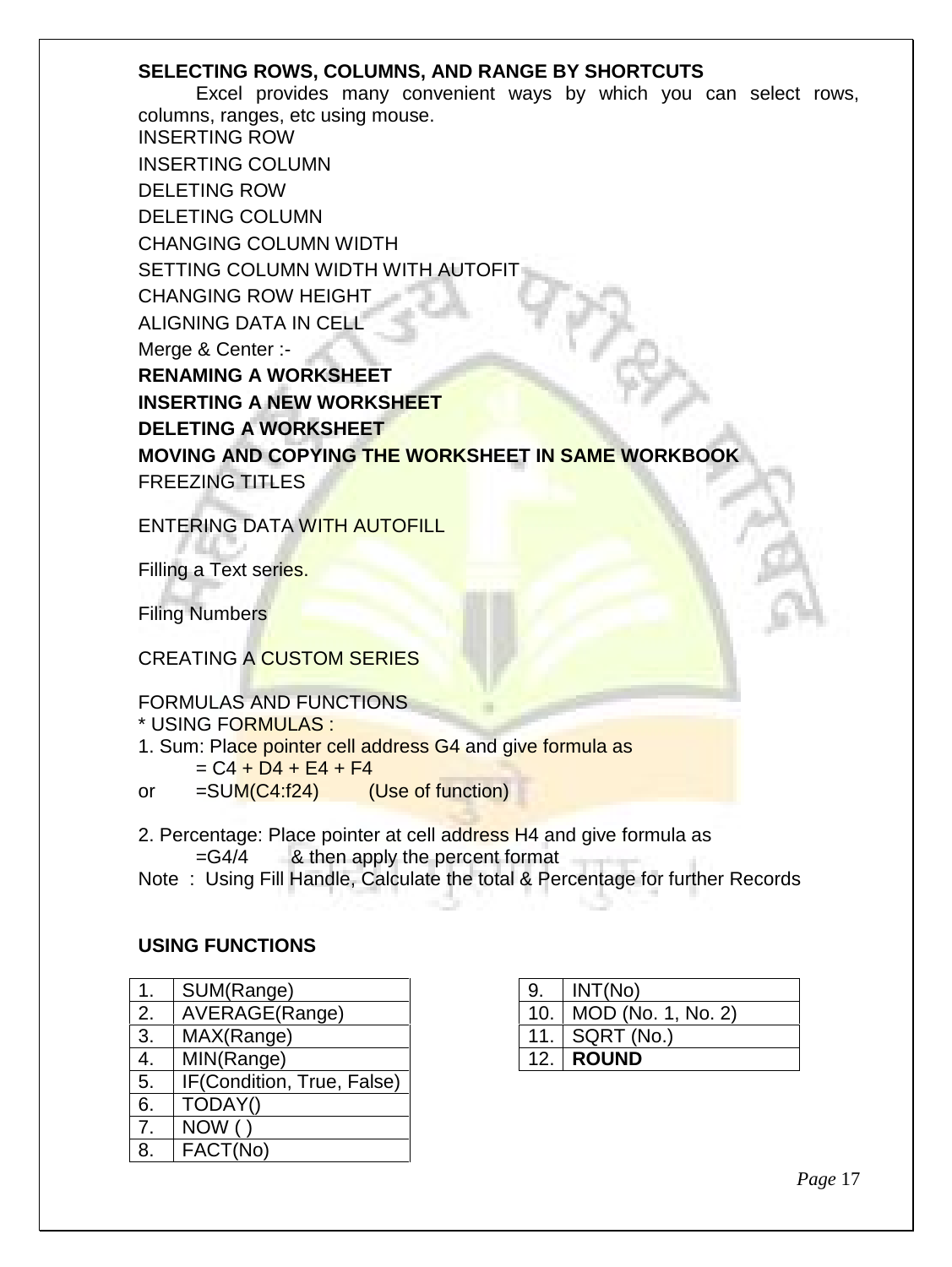#### **DATABASE MANAGEMENT IN EXCEL :-**

Database is the third component of Microsoft excel, the other two being Worksheet and Graphics.

A database is simply a collection of data or information stored in the computer in a well-defined manner. Some of the routine management operations which are frequently required are:

- Adding of new data to the database
- Editing and updating of the existing data
- Sorting of data in any desired manner
- Searching and retrieving of any type of stored data
- Printing of selected data

#### **SORTING THE DATABASE :-**

**A) Sorting on Single Field :-**

Ascending Order

#### **B) Sorting on Multiple Fields :-**

#### **CREATING REPORTS :-**

#### **1. Area Chart :-**

In this type we can represent the data components which are changing.

#### **2. Column Chart :-**

A column chart is graphical collection of vertical column representing the corresponding data item or data list.

#### **3. Bar Chart :-**

Bar chart consists of horizontal bars representing the corresponding data item or list. Each bar in chart is a single data series.

#### **4. Line Chart :-**

The data item or list are represented in line format in increasing or decreasing line vibrated lines.

#### **5. Pie Chart :-**

Pie chart is the collection of arc parts representing percentwise correspondance data item. The pie chart is devided into slices depending upon the data item list.

#### **6. Radar Chart :-**

Radar chart shows data changes in relation to centre point to each other. Radar chart can be used to plot several interrelated series and easily make visual comparison

#### **7. Scatter Chart :-**

In scatter chart the data items are expressed int X and Y axis with relationship of consolidate pair of number. This chart type is especially used for numerical data analysis.

#### **8. 3D Chart :-**

In to this type of chart we can view the created chart into all possible directions into three dimensions.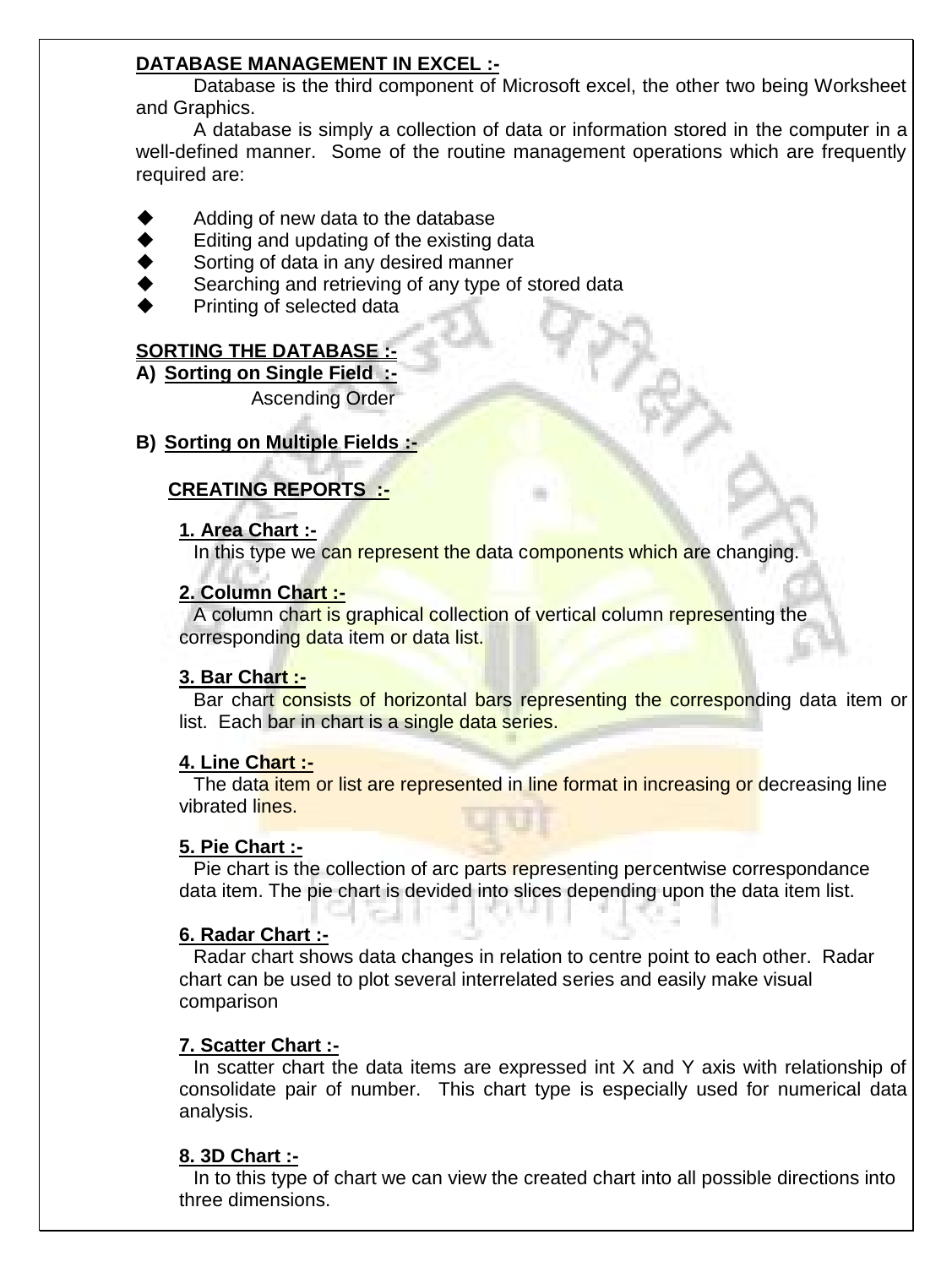#### **Creating Chart :-**

We can create chart using chart wizard for creation of charts,

- (1) Select the data range (cell range) you want to include into chart .then.
- (2) Click on Insert Menu
- (3) Then click on Chart
- (4) It will have option
	- (a) On this sheet (b) As new sheet
- (a) **On this sheet**

Through this option the chart is embedded on the current worksheet.

(b) **As new sheet** It inserts new worksheet with sheet name 'chart' and will embed the chart into that chart sheet.

#### **CHART SHEET :-**

A sheet in a workbook containing a chart. When you create a chart sheet, Microsoft Excel inserts it in the workbook to the left of the worksheet it's based on. When a chart sheet is activated, you can add data and select, format, move and size most items.

 $\frac{1}{2}$   $\frac{1}{2}$   $\frac{1}{2}$ 

- Working with Charts
- Pivot Table
- Linking Word Documents with Excel
- Working with formula
- VLookupand HLookupFunctions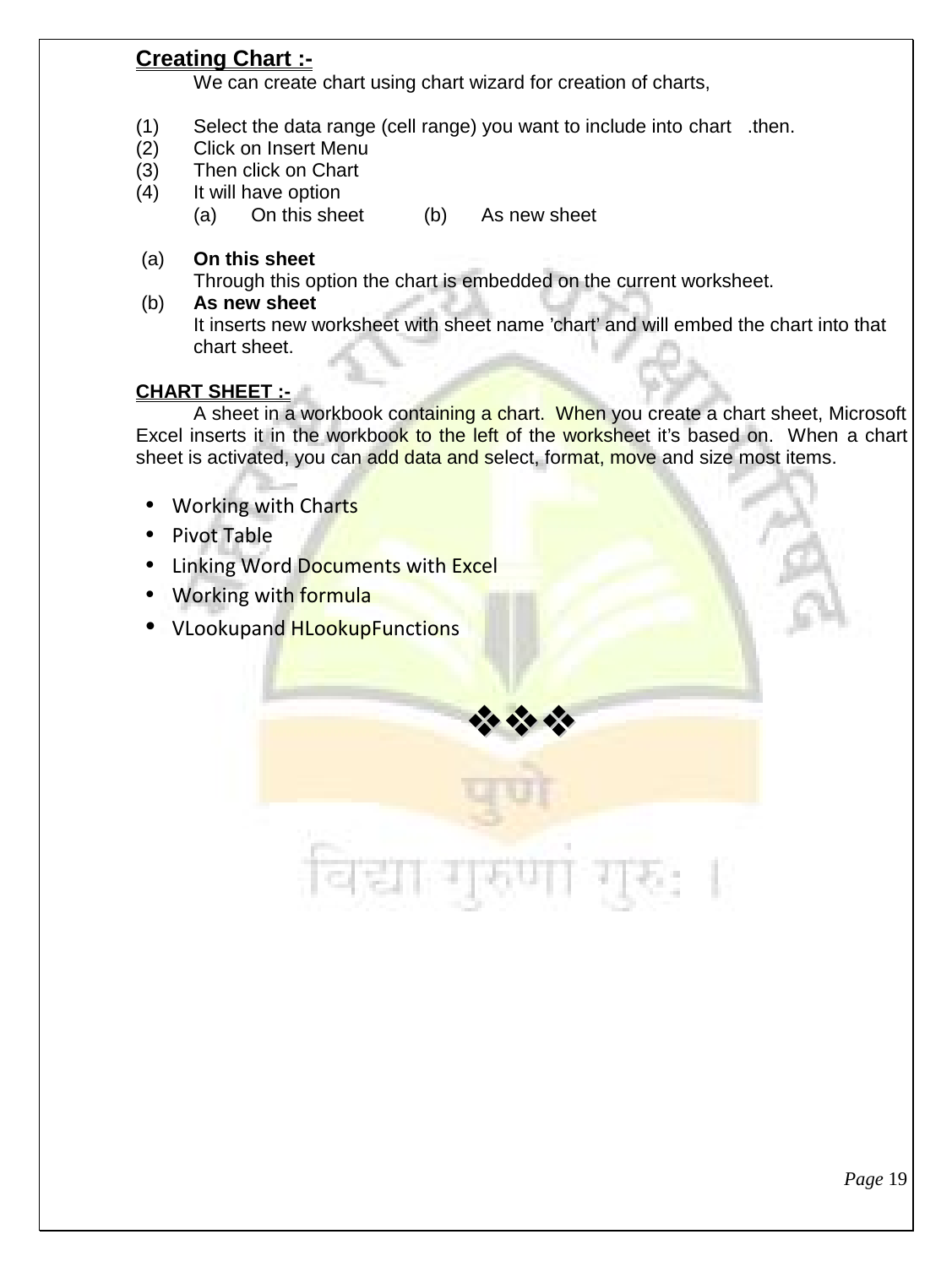# **MICROSOFT POWERPOINT**

#### **(More detailing than GCC-TBC 30 w.p.m.)**

**MS-POWERPOINT** is a package which used most useful to learn basic about multimedia. It will help you to create good looking overhead transparency, 31 mm. slide and even video slide show, PowerPoint helps you to quickly create up to and sort slide based professional looking presentable material.

**SLIDEDS** :- You can create and edit individual pages, called slides sliders are individual format of your presentation slides can have title, text graphs, drawing, object, shapes, clipart and visual. In slide you can create just small animation film.

**PLACE HOLDER** :- The boxes with doted outline that appear when you create a new line. Thus boxes serve as place holder for objects such as title, text, charts, tables and clip arts. Just click to add text in any place holders or double click to add the specified object.

**SPEAKER NOTES** :- The speaker notes are visually printed are paper and can be either the exact text of speech or some important points thereof You can create and print speakers note but in slide show you can not see speakers note.

**HANDOUTS** :- Handouts are paper copy of all or some of the slides to be given to the audience.

**SLIDE SHOW**

**The Screen Elements Of Powerpoint**

#### **The Main Window**

A window is rectangular area on the screen, in which you view a program or a slides. Power Point uses two windows, one nestled within the other. The outer window is called the application window. It contains The Powerpoint program's main option and commands, Scroll bar, Status bar, Ruler Etc.

**Title bar :-** Contains the application title.

**Menu bar :- Displays the menu items.** 

**Standard Toolbar :-** The buttons represent frequently used commands and utilities.

**Formatting toolbar :-** The buttons represent frequently used formatting commands.

**Drawing Toolbar :-** Use the buttons to draw on slides.

**Status bar :-** Give information about the currently selected commands.

**View slide button :-** Give information about the current slide and view.

**New slide button :-** Used to create a new presentation slide.

**Layout button :-** Used to change the slides layout.

**Template button :-** Used to apply the design template to your presentation.

**To create a new presentation**

**Open An Existing Presentation**

**To Start a slide show**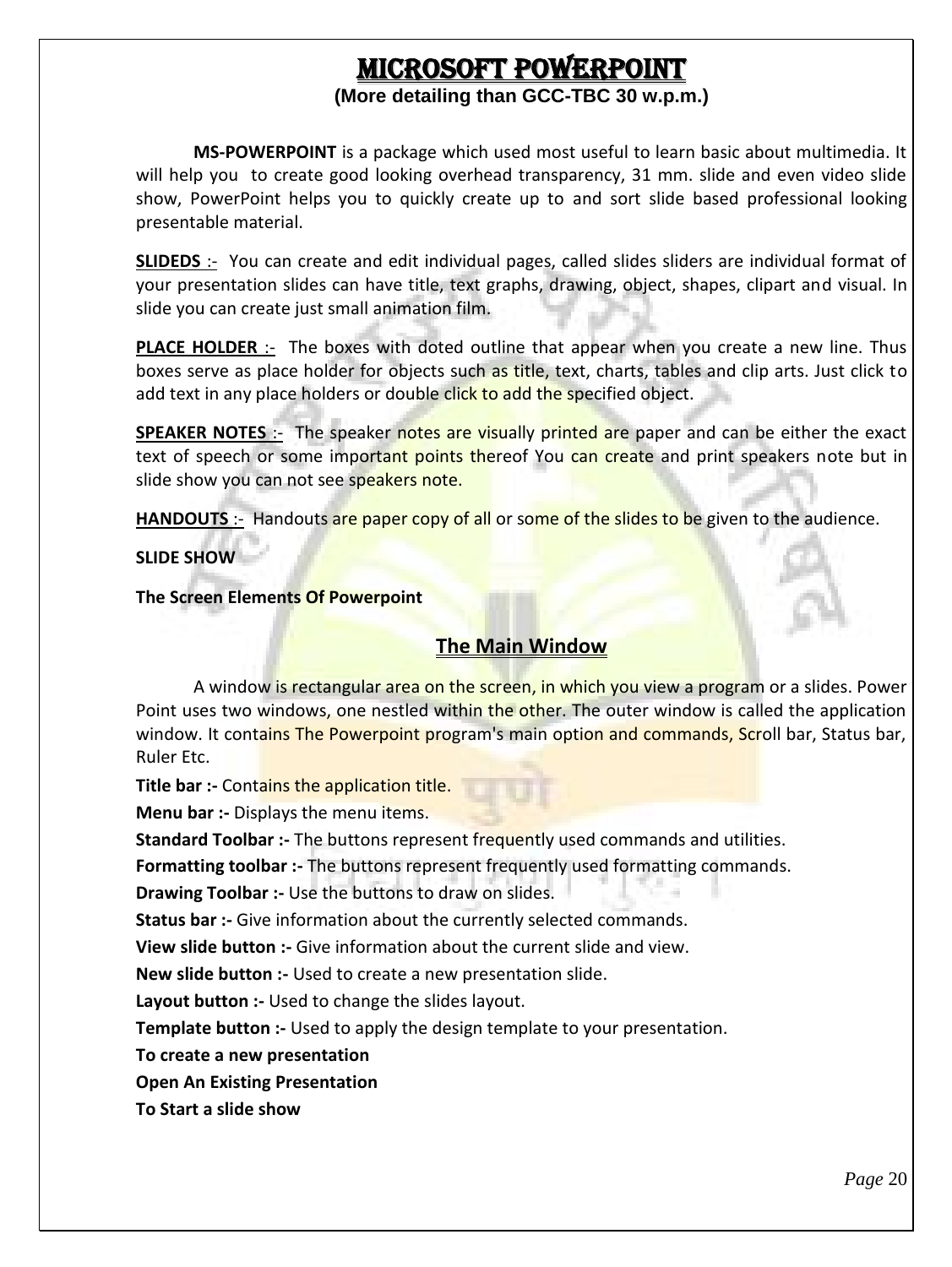#### **THE POWER POINT VIEWS :-**

In Powerpoint you can view your presentation in five different ways. These are

- **Slide view butline view slide sorter view**
- notes page view slide show

**SLIDE VIEW :-**

Slide view allows you to view and work on one slide at a time. By default, this is the view you will be using for creating your slides and to modify existing slides. In this view, you can type text, copy and move text, draw insert clip arts and pictures, arrange and change the look of your text and objects.

#### **OUTLINE VIEW :-**

Outline view allows you to look at your presentation in formatted or plain text in an outline manner. Pictures and other objects included in that slide will not be displayed. However, when you click on any of the outlined item, the actual slide will be displayed in a miniature form. Outline view is very good for organising various slides of your presentation in an orderly manner. In this view, you can conveniently make changes in the text, re-arrange slides by copying or moving, delete or hide unwanted slides etc.

#### **SLIDE SORTER VIEW :-**

Slide Sorter View is an overall view of your presentation in which all your slides are displayed in miniature form complete with graphics and text. In this view, you can add transitions, set timing for slide transitions, hide slides, change the order of slides, copy, move or delete slides etc. You can have an overall view and feel of your presentation.

#### **NOTES PAGE VIEW :-**

Notes Page View allows you to create speaker's notes. It displays a box below the slide so that you can make some notes, if required, to refer to during presentation. This is for your use only and will not be displayed to the audience.

#### **SLIDE SHOW VIEW :-**

Slide Show View is the final electronic presentation on your computer as seen by the audience. This is the culmination of your ideas and efforts. Each slide fills the screen. The effects of transition, animation and timing will be displayed. You can move from slide to slide by clicking mouse button or PgUp and PgDn keys. If you press the right mouse key, a short menu pops up with many options including Next and Previous slide option. You can stop the presentation any time by pressing the Esc key.

**Slide Masters Transitions and Animation Inserting Sound and Videos in Slide**

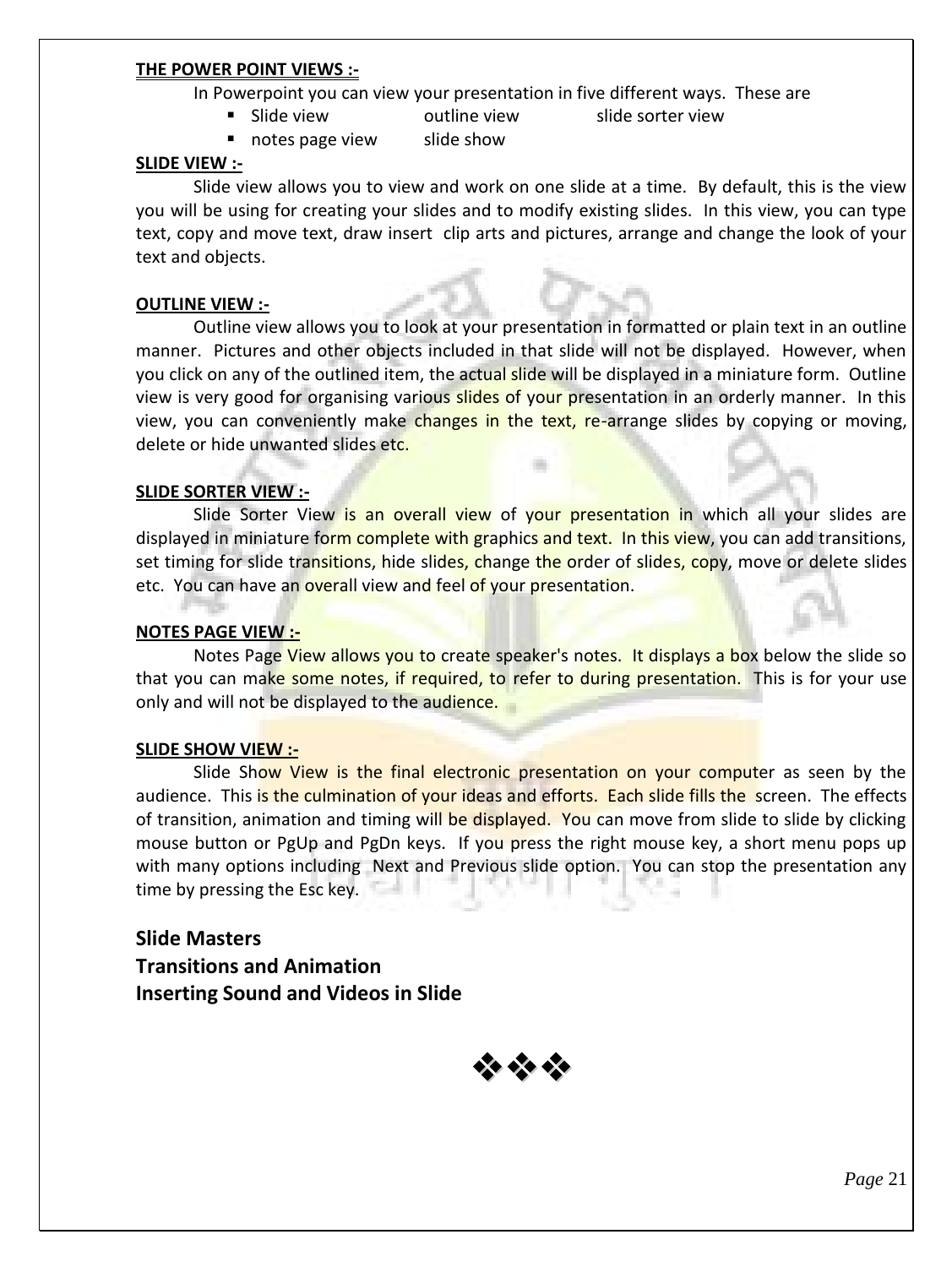# **MS-ACCESS**

- **Introduction**
- **Opening & Saving database files**
- **Introduction to Records**
- **Creating a Table, Adding Columns**
- **Creating Forms**
- **Creating Queries**
- **Creating & printing reports**

#### **Advance MS-Office Concepts :-**

- **MS-Word Advance Concepts :-**
	- Work tracking tools
	- Create indexes and tables of contents
	- Bookmarks and hyperlinks
	- Create forms
	- Word Macros and VBA
- **MS-Excel Advance Concepts :-**
	- Create macros and use VBA
		- **Create Excel macros and VBA**
		- **Integrate with Office software**
		- **Interactive/non-interactive web pages**
	- **Pivot tables**
	- Advanced functions
	- **Advanced analysis tools**
- **MS-PowerPoint Advance Concepts :-**
	- Powerful slides with VBA
	- Presentation delivery tips
	- **Using PowerPoint animations**
	- Slide transitions
	- Use video clips, flash objects
	- **Adding sound**
	- **Integrate with Office applications**
	- Advanced in-show options
- **MS-Access Advance Concepts :-**
	- **Advanced Access form design**
	- Advanced Access report design
	- Create macros and VBA
	- Work with OLE objects
	- **Integrate Excel**
	- Database security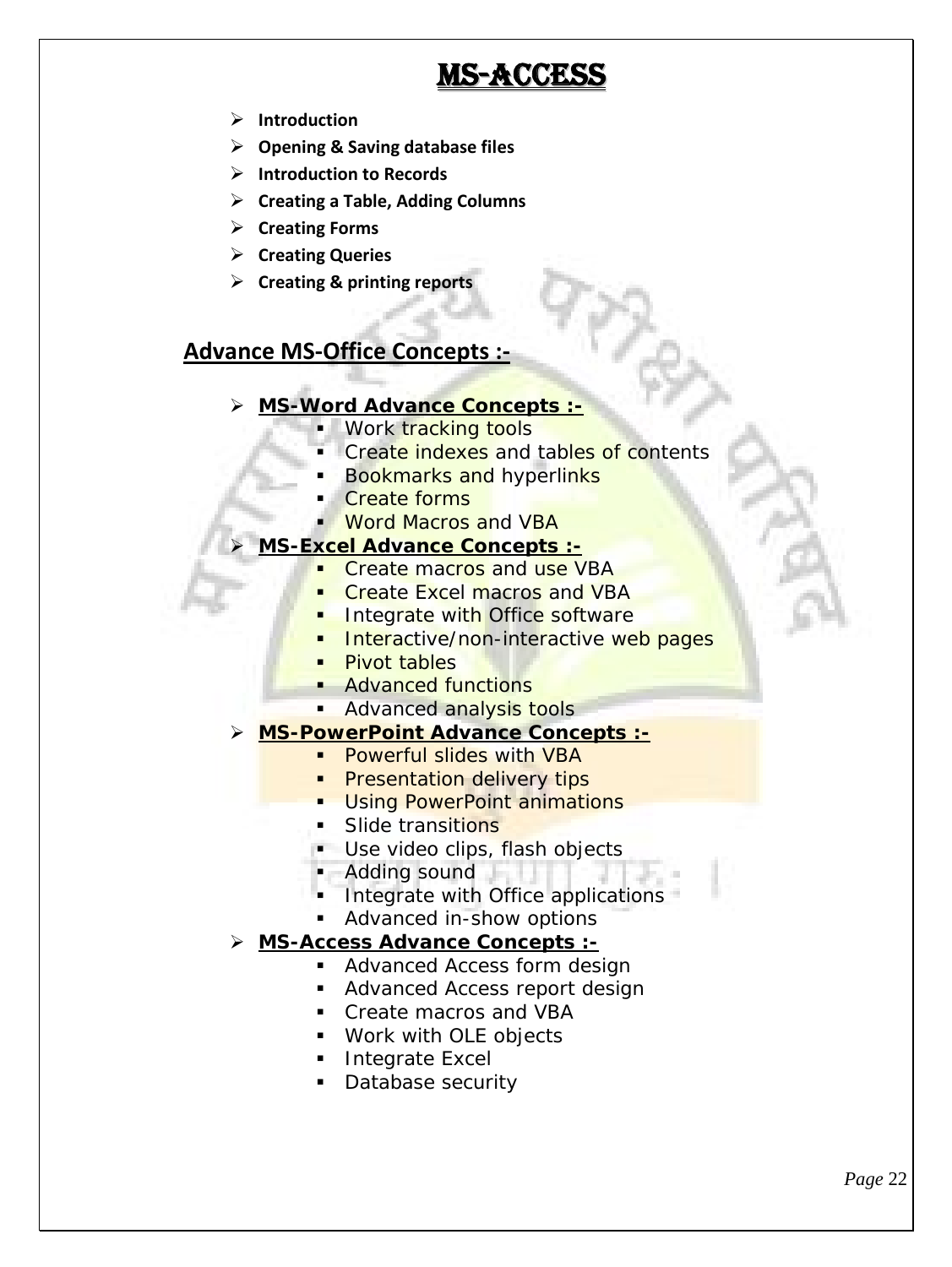# **MOBILE COMPUTING**

**Mobile Computing contains introduction to the following**

- ❖ Android
- ❖ I Phone
- ❖ Windows Phone

It is the Process of computation on a mobile device. In Mobile Computing, a set of distributed computing systems or service provider servers participate, connect and synchronise through mobile Communication Protocol.

There are at least three different classes of mobile computing items :-

Portable computers, compacted lightweight units including a full character set keyboard and primarily intended as hosts for software that may be parametrized, as laptops, notebooks, notepads, etc.

mobile phones including a restricted key set primarily intended but not restricted to for vocal communications, as cell phones, smart phones, phonepads, etc.

wearable computers, mostly limited to functional keys and primarily intended as incorporation of software agents, as watches, wristbands, necklaces, keyless implants, etc.

A portable computer is a general-purpose computer that can be easily moved from place to place, but cannot be used while in transit, usually because it requires some "setting-up" and an AC power source. Portable computers are also called a "transportable" or a "luggable" PC.

A **tablet computer** is shaped like a slate or a paper notebook. Instead a physical keyboard it has a touchscreen with some combination of virtual keyboard, stylus and/or handwriting recognition software. Tablets may not be best suited for applications requiring a physical keyboard for typing, but are otherwise capable of carrying out most of the tasks of an ordinary laptop.

**A personal digital assistant (PDA)** is a small, usually pocket-sized, computer with limited functionality. It is intended to supplement and to synchronize with a desktop computer, giving access to contacts, address book, notes, e-mail and other features.

An **ultra-mobile** PC is a full-featured, PDA-sized computer running a general-purpose operating system.

A **smartphone** has a wide range of features and installable applications.

A **Carputer** is installed in an automobile. It operates as a wireless computer, sound system, GPS, and DVD player. It also contains word processing software and is Bluetooth compatible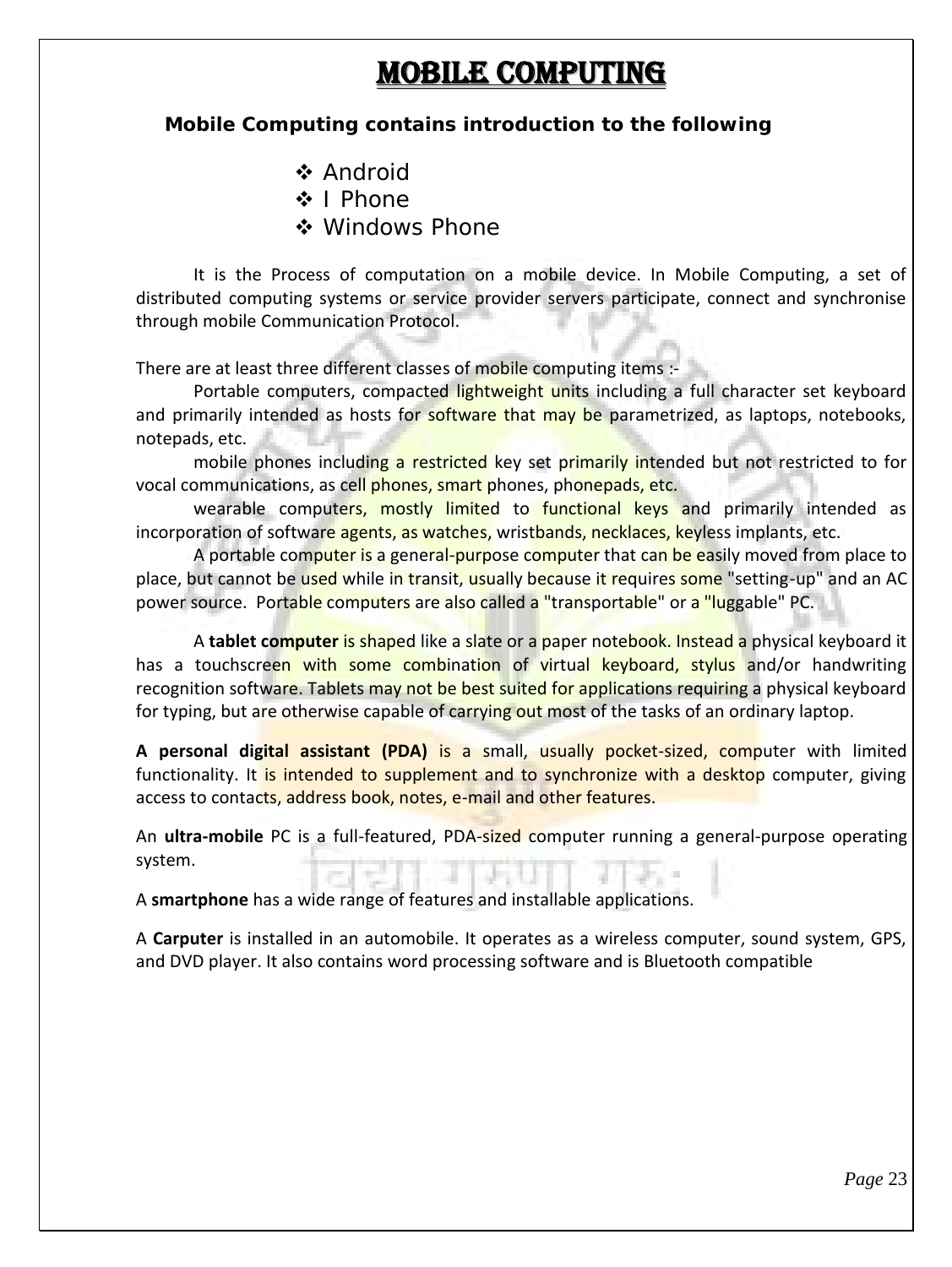# **PAGEMAKER**

- Introduction
- Tool Box
	- Pointer Tool
	- Text Tool
	- ❖ Rotating Tool
	- Cropping Tool
	- Line Tool
	- Constrained Line Tool
	- **❖** Rectangle Tool
	- ❖ Rectangle Frame Tool
	- Ellipse Tool
	- **❖** Ellipse Frame Tool
	- Polygon Tool
	- ❖ Polygon Frame Tool
	- ❖ Hand Tool
	- ❖ Zoom Tool
- Menu and Commands : -
	- File
	- Edit
	- Layout
	- ❖ Type
	- **❖** Element
	- Utilities
	- **❖** View
	- **❖** Windows
- Use of Pagemaker :-
	- ❖ For publication viz. Books, Daily Newspaper, Invitation Cards, Visiting Cards and such others
- Printing :-
	- ❖ Direct Printing
	- ❖ Tracing
	- Positive
- Creating Visiting Cards
- Creating Wedding Cards
- Creating Pamphlets, Broachers

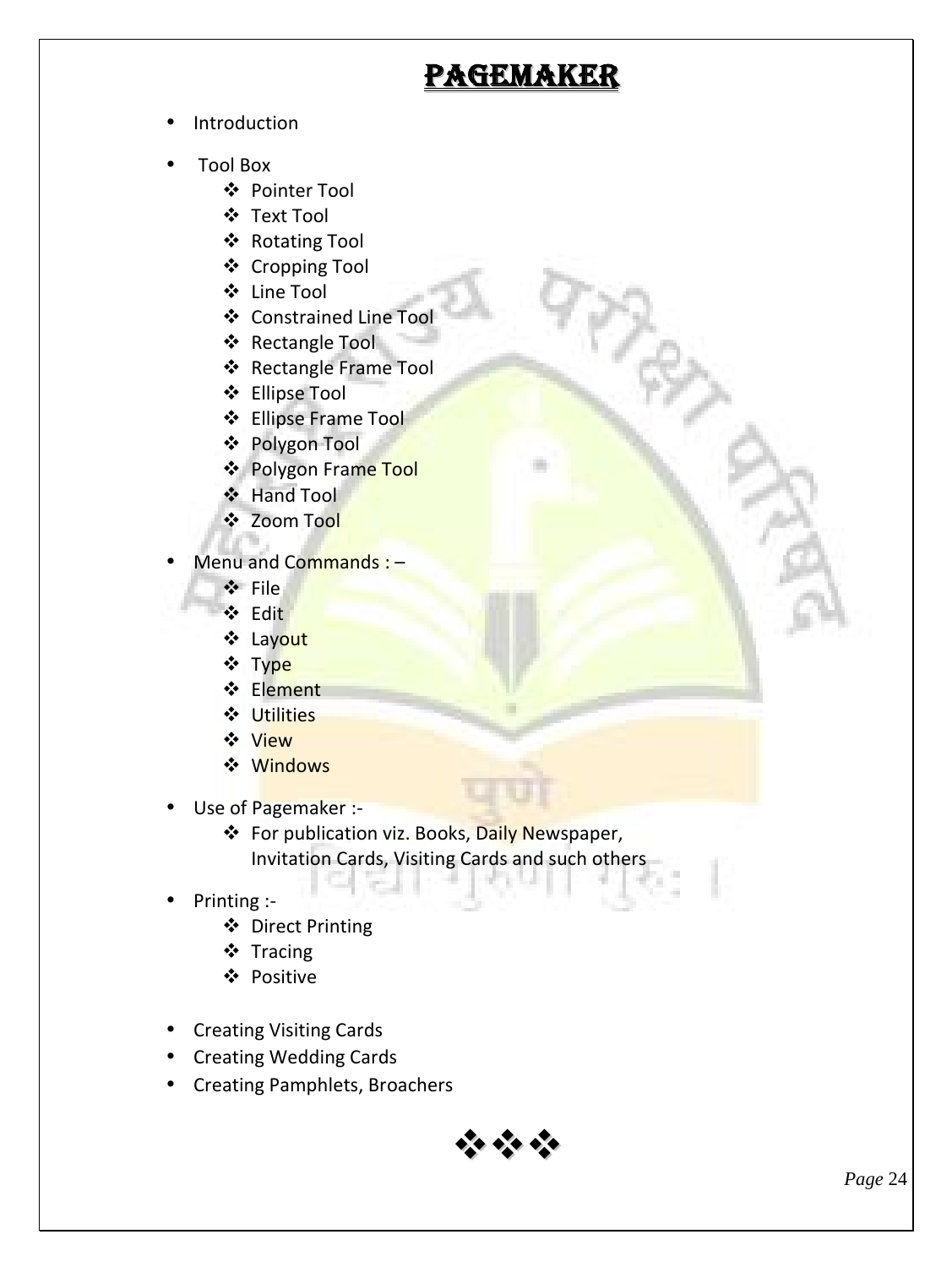# **Tally Syllabus**

- 1) **Basic Of Accounting :-** What is Accounting? Business Transactions, Debtor, Creditor, Assets, Liabilities, Capital, Cash transation, Crdeittransations, Transations System, Classification of Accounting, Rules for Recording Transactions.
- 2) **Company Creation :-** Explain the Steps for New Company Creation. Explaint the following topice of Company creation – Com. Name, E.mail. Add., State, Pin.code., Tel.No., Currency Symbol, Maintain- Account only / Account With Inventory, Financial year from , beginning from, Security Control, Name of Addminastrator, Use Tally Audit Feature, Currency Symbol, Formal Name Number of Decimal places, Show ammouant in millions, Is Symbolsuffired to amount? Put Space between amount and symbol? Accept? Yes or No.
- 3) **Alteration / deletion of Company :-** Explain How to Alter the Company & How To Delete the Company.
- 4) **Setting of Accouant Heads :-** The Use of Function Keys, Payment, Sales, Receipt, Date, Contra, Purchase.
- 5) **Creating Group :-** Steps for Creating the Groups Gateway of Tally - Account Info- Select Group - Single /Multipal Group -- Create.
- 6) **Alteration & Deletion Group :-** How to Alter & How to Delete the Group ?
- 7) **Ledger Creation :-** Steps of Creating of the Ledger Accounts. Gateway of Tally- - Account Info.- Ledger – Single / Multipal ---Create.
- 8) **Alteration Or Deletion Of Ledger :-** How to Alter the Ledger & How to Delete the Ledger?
- 9) **Units of Measures :-** Steps for Unit of Measures. Gateway of Tally -- Inventory Info ---- Units - --- Create – (Simple or Compound)
- 10)**VAT ( Value Added Tax) : -** Explain Concept of Vat., Classification of the VAT & Create for the Vat Ledger.
- 11)**Purchase Voucher :-** In this type of Voucher entries, releated with only credit purchase.
- 12)**Sales Voucher:-** In this type of Voucher entries, related with only sales vouche.
- 13)**Invoicing:-** Create a Sales Invoice & Purchase Invoice.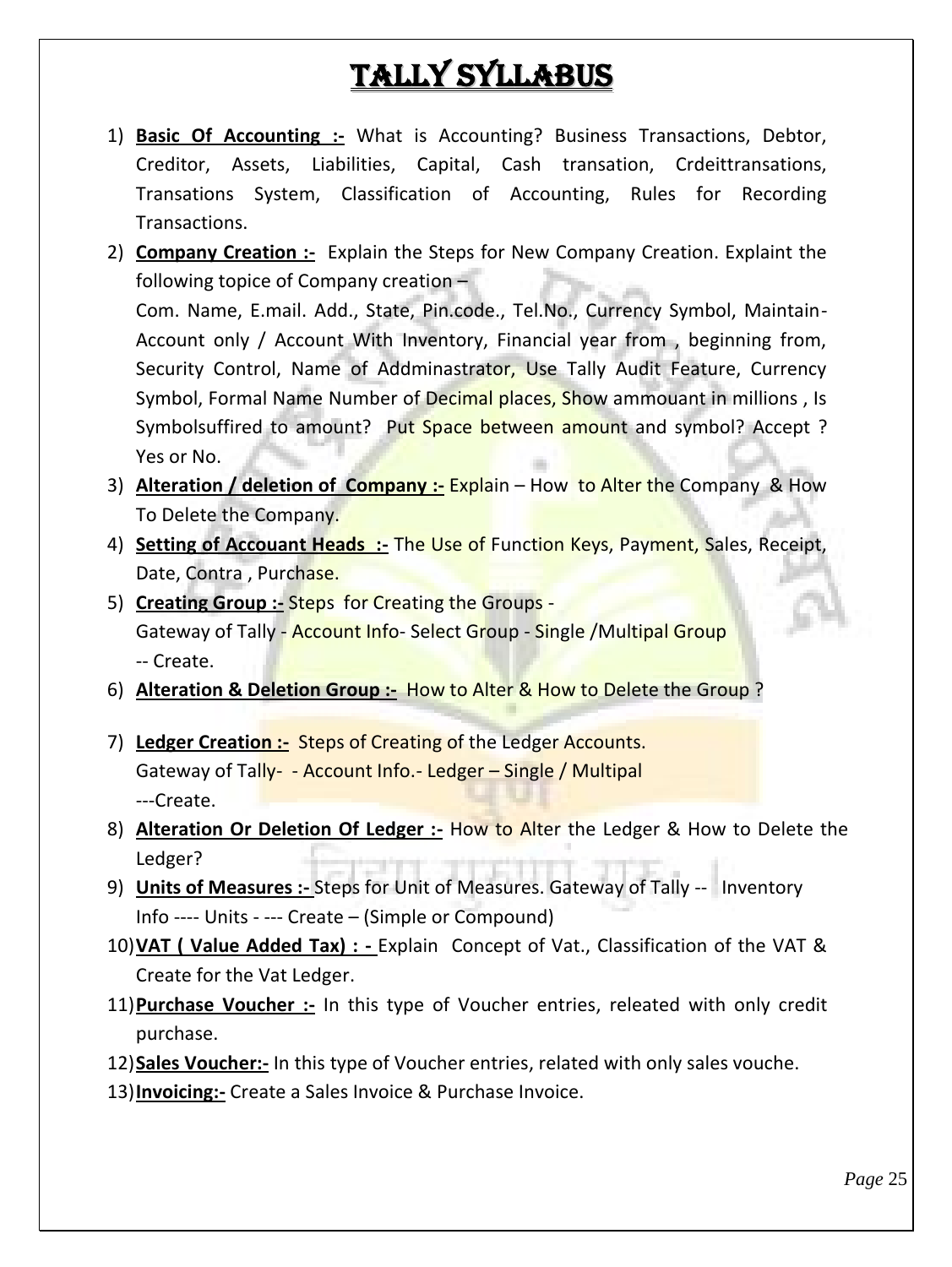#### **14)Generating &Pringting Reports :-**

- A) **Financial Statement : -** Statement of Accounts, Out Standing Recivables& Payables.
- B) **Balacnce Sheet: -** The first Step he have to enter all the Opening Balance from the Audit Report or Balance Sheet, Debit Balance, Credit Balance, Opening Balance, Closing Balance.
- C) **Profit & Loss Accouant :-** Explain the What is Profit & Loss A/c ? Generally Classified into three categories- 1) Selling Exp. 2) Distribute Expen. 3) Closing Entries.
- D) **Trading Account :-** Gross Profit & Gross Loss, All Office Expe.
- E) **Trial Balance : -** At the end of an Accouting period all the accounts balanced and the balances list.
- F) **Cash Book :-** Explain the What is Cash Book ? All the cash transaction are recorde Book Maintains proper & Systematic record of actual cash received in cash Book. Cash or paid. Steps for Cash Book Display.
- G) **Bank Account :-** Display for the Stps of Bnak Book.
- H) **Purchase Register :-** Display the Stpes for view Purchase register. Gateway of Tally--- Display – account Books – Ledger a/c- Purchase Register.
- I) **Sales Register: -** Display the Steps for view Sales Register.
- J) **General Register :-** Display the steps view for general Register.